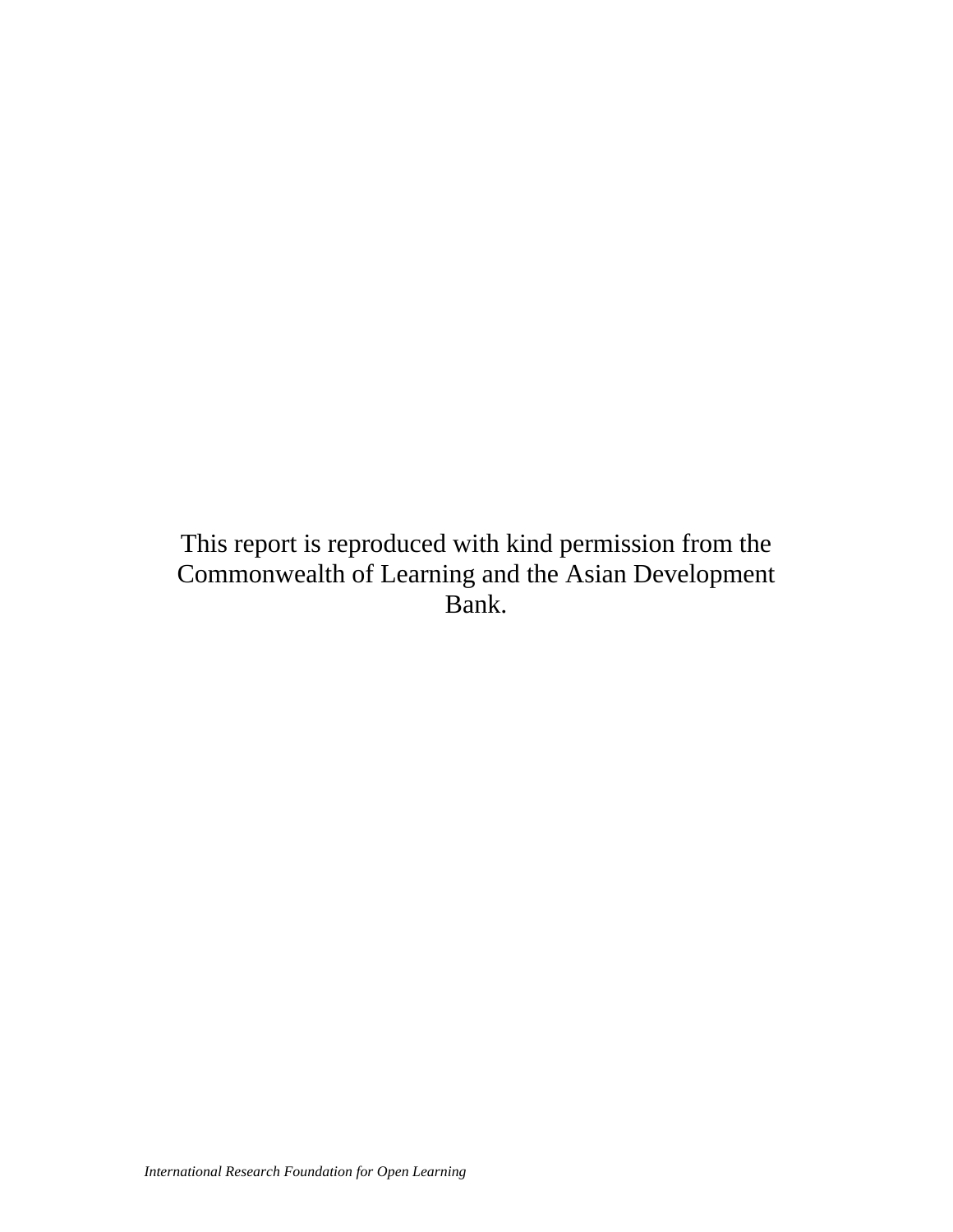## **THE COST EFFECTIVENESS OF DISTANCE EDUCATION FOR PRIMARY TEACHER TRAINING**

A paper prepared for the Commonwealth of Learning and the Asian Development Bank

| Contents                                               | paragraph |
|--------------------------------------------------------|-----------|
| Executive summary                                      |           |
| The context                                            | 2         |
| Balancing the elements in a teacher-training programme | 5         |
| Audiences and purposes                                 | 9         |
| Methods                                                | 13        |
| Cost studies                                           | 17        |
| Comparative studies and their limitations              | 20        |
| Costs and outcomes                                     | 24        |
| Key variables affecting unit costs                     | 37        |
| Comparative costs of different media                   | 43        |
| The quality cost trade-off                             | 47        |
| Four features of effective programmes                  | 50        |
| Implications for management, cost and funding          | 56        |
| Basic costing techniques                               | 64        |
| Cost analysis                                          | 65        |
| Costs of individual media                              | 75        |
| Conclusions                                            | 82        |

#### Notes

Selected annotated bibliography Other references in text

Table 1: Some costs and success rates for teacher training and tertiary-level distance education Table 2: Location and nature of costs for various media Figure 1: Cost behaviour in a distance-education course

Hilary Perraton International Research Foundation for Open Learning Cambridge September 1996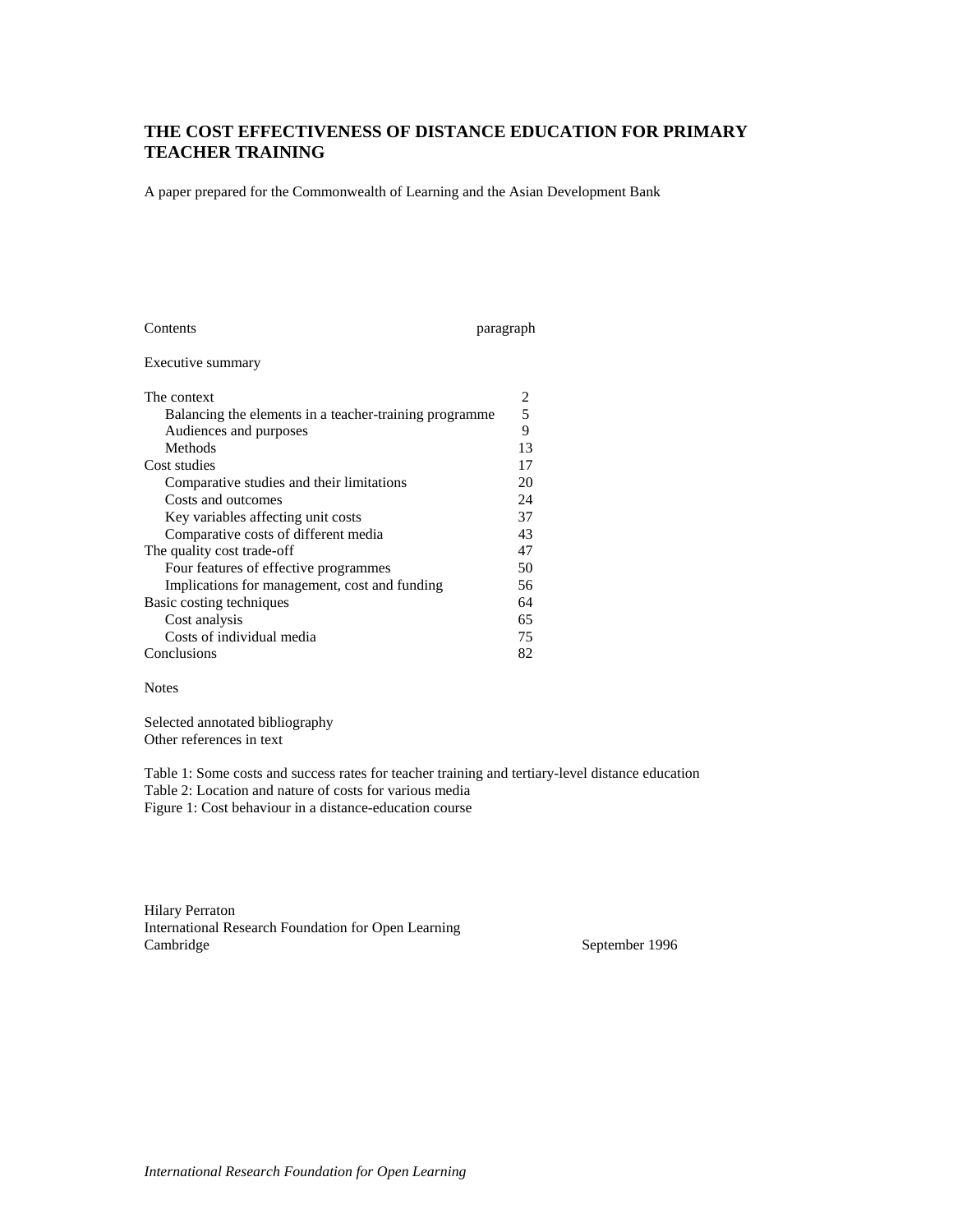## **Executive Summary**

The purpose of the paper is to guide the planning of distance education programmes for teacher training. Many teacher-training programmes have sought a balance between general education, teaching in relation to specific subjects, classroom methods, and teaching about children, education and pedagogy. The balance between these different elements has varied according to the target audience and programme aims. A number of different models have been developed for integrating the supervision and assessment of classroom practice with other elements.

Distance education has been used for both pre-service and in-service education, and at most levels of education. Programmes have often used correspondence as a staple medium of instruction and many have combined this with other media such as radio and, less often, television, and with classroom practice.

Cost studies have been carried out in many parts of the world which examine the comparative cost of using distance education or conventional methods for teacher training. Some have looked at the cost per learning hour of using a particular medium, others at the comparative cost of conventional and distance-education programmes. The studies have faced a number of difficulties because of the quality of the data, the difficulty of making precise comparisons between different methods when audiences also often differ, and the scarcity of data on successful completion rates. Despite the difficulties, it is possible to draw some robust conclusions reasonably.

The evidence confirms that there are circumstances in which distance education is at an economic advantage as compared with conventional education. This is not invariably so and some programmes have operated on too small a scale to yield economies. A major economic advantage of distance education is that it does not require lengthy full-time residence at a college. There are, however, limits to the economies that can be obtained if quality and effectiveness are to be assured by student support and the supervision of classroom practice. In some cases, the favourable economic evidence on distance education reflects the relatively high cost of conventional teacher education.

The major factors affecting the cost of distance education are the number of students and options within the programme, the sophistication of the teaching media used, the arrangements for student support and the supervision of classroom practice, and the success rate. Limited data are available on the costs of different media. The choice between one-way and two-way media is of major educational as well as economic importance.

The research that has been undertaken makes it possible to identify four characteristics of a successful programme. These are likely to have obtained a good balance between the various different elements in teacher training and an integration between them. Within that balance, there needs to be an adequate emphasis on teaching practice. Assessment systems need to reward the qualities that are seen as important within the programme. Programmes are likely to benefit from the use of a combination of different teaching media. All four of these features are likely to increase rather than reduce the cost of a programme but, by raising its effectiveness, may be justified on educational and economic grounds.

Costing techniques have been developed that can be used both by planners and managers. In carrying out cost analysis it is necessary to identify all costs, annualise capital costs and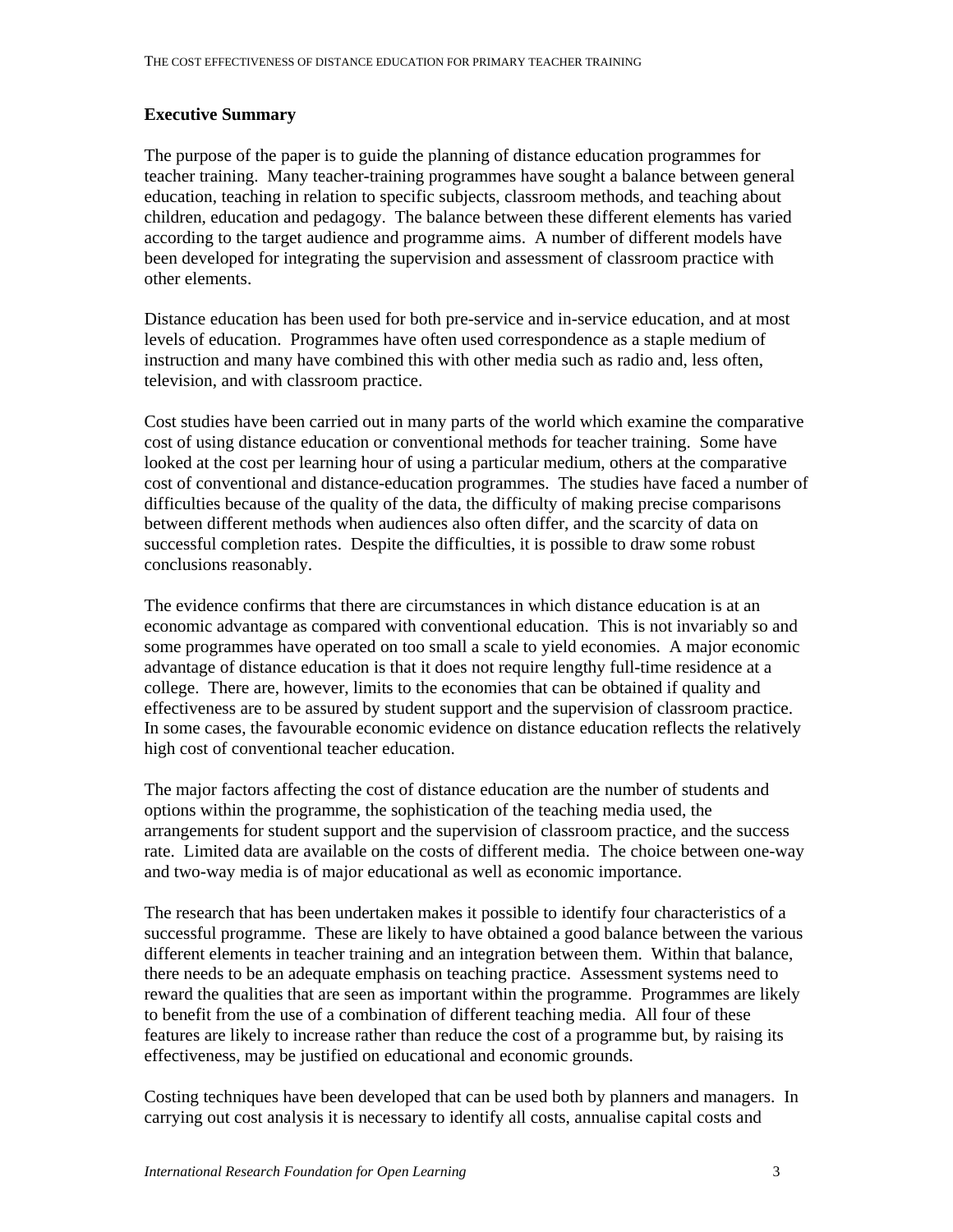reduce any cost to a single constant currency where necessary. On this basis it is then possible to calculate unit costs and derive a cost function which makes it possible to see the effect of increasing or reducing enrolment. A thorough economic examination of a programme needs to consider how it should be financed and the role that student fees, if charged, should play in this.

Some data are available on the costs of print, of radio and television, of audio and video cassettes, and of computer conferencing. In each case it is useful to analyse costs in terms of initiation, production, reproduction, distribution and reception. In this analysis, too, one needs to ask where the costs will fall: they may fall on the distance education institution, or on another public or semi-public body, or on the student.

The conclusion of the paper is that the evidence on the use of distance education for teacher training is positive both economically and educationally. Further research would be useful on the integration of distance education with other ways of supporting teachers, ways of maximising quality through the most appropriate mix of media, and on the changing costs and availability of different communication media.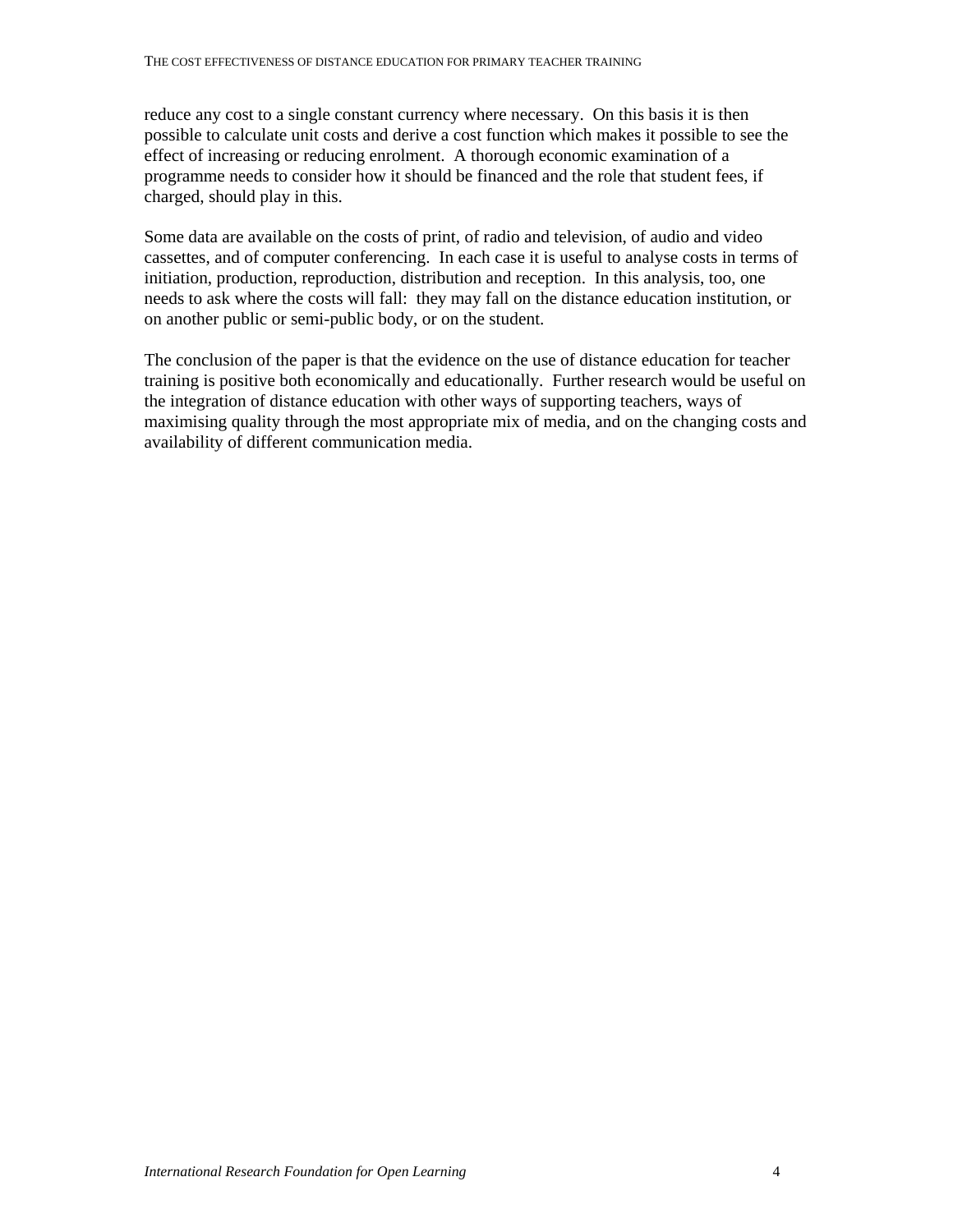# **THE COST EFFECTIVENESS OF DISTANCE EDUCATION FOR PRIMARY TEACHER TRAINING**

1. The purpose of this paper is to help decision-makers who are considering or planning the use of distance education<sup>1</sup> for teacher training by summarising evidence on its cost effectiveness and showing how this can be calculated. In order to do this, we examine in turn the nature and purpose of teacher training, the evidence on costs, and the techniques used to examine them.

### **The context**

2. If teachers are to be more than custodians, and to do more than teach as they were themselves taught, they need to follow an appropriate programme of teacher education or training<sup>2</sup>. A recent American review suggests that this should comprise:

a broad grounding in the liberal arts and sciences; knowledge of the subjects to be taught, of the skills to be developed, and of the curricular arrangements and materials that organise and embody that content; knowledge of general and subject-specific methods for teaching and for evaluating student learning; [and] knowledge of students and human development.

quoted in Lockheed and Verspoor 1991, p.90

3. The emphasis given to different elements in a programme of teacher training varies widely. Where trainees' basic education is limited, the main emphasis may be on their general education. A programme of in-service training may concentrate on the skills needed to manage a classroom or a school or on the teaching of a particular subject. Five areas of teaching competence were identified in the plans for a Postgraduate Certificate in Education recently introduced at the British Open University:

 curriculum/subject planning and evaluation; classroom/subject methods; classroom management; assessment, recording and reporting; and the wider role of the teacher.

Moon and Mayes 1995, p.99

In this case the trainees were already graduates so that it was not necessary to see the raising of their general education as a priority. In contrast a programme for teachers run by the University of Nairobi some 25 years ago was deliberately 'not for training teachers in classroom methodology. It was aimed principally at upgrading their basic knowledge and general education although there was always the possibility that teachers' methods would improve as a result of the examples placed before them' (Hawkridge et al. 1982, p.181).

4. The more imaginative programmes of teacher education have tried to integrate their various elements and, in particular, to avoid a dichotomy between theory and practice. Most have, in different proportions, sought to provide elements of general education, teaching about the subject matter that trainees will teach in the classroom, and theoretical and practical teaching in pedagogy and education.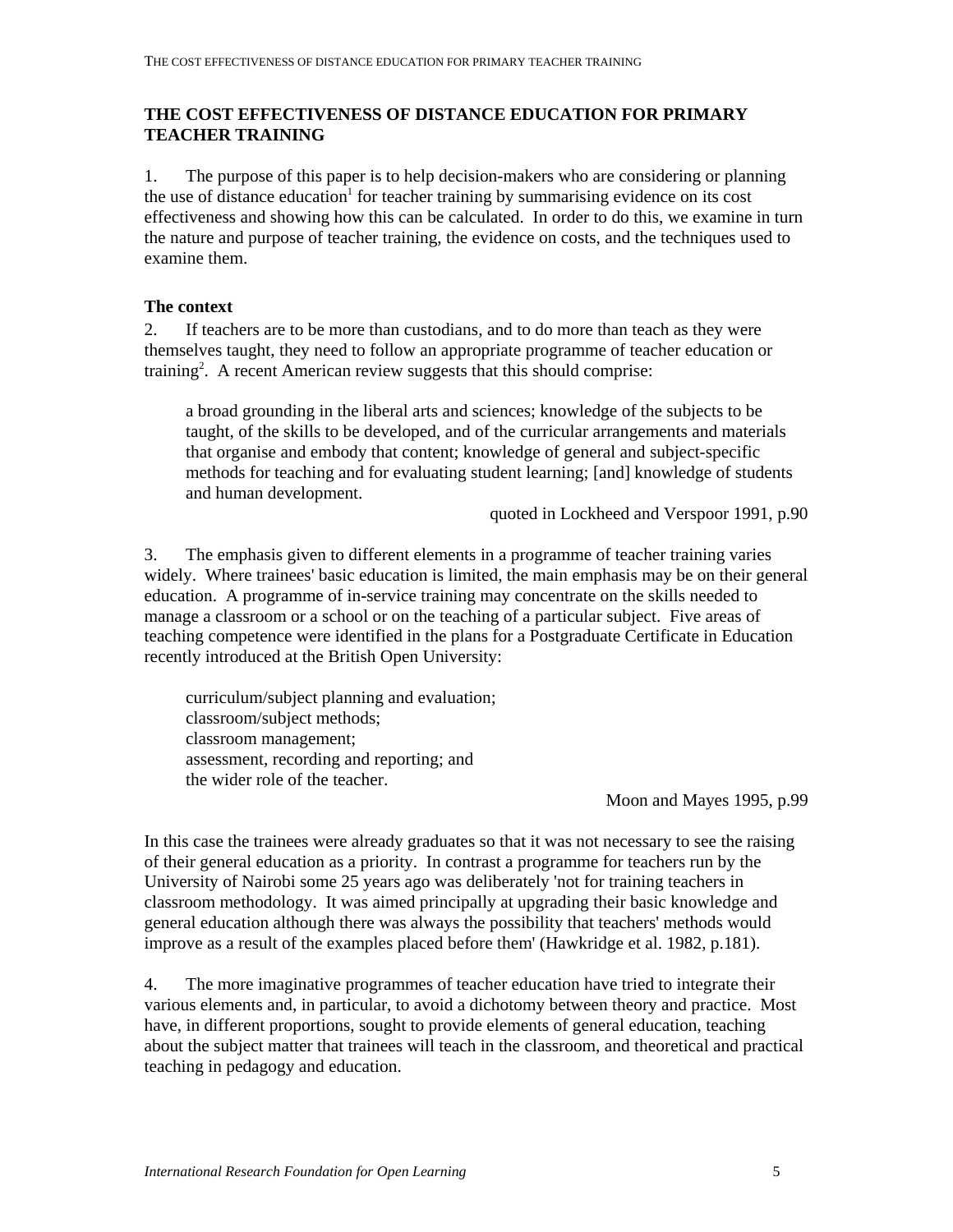#### *Balancing the elements in a teacher-training programme*

5. Decisions about the balance between its different elements are critical in planning a programme of teacher training through distance education<sup>3</sup>. The purpose of the programme, and the background of the students, will affect the weight to be given to the different elements identified above (para. 2-3). In many cases planners have seen training in the skills of teaching, that are practised in the classroom, as an essential part of their programme of teacher training. These skills, that are likely to embrace some questions of subject methods, of assessment, and of management, as well as general classroom methods, probably need to be acquired in the classroom. And so these facets of teacher training present different logistical demands from those of teaching the more academic elements of teacher training. Trainees need to get to the classroom, if they are not already working there and their tutors need to visit them while they are there.

6. Close links between college and classroom are needed if practice and theory are to inform each other, and if teachers are to avoid dismissing anything taught at their college as irrelevantly theoretical. The organisation of teaching practice presents severe problems to conventional colleges of education and these are magnified where students are learning at a distance, often a long way from their tutors. Distance-education programmes have tried to solve the problems in various ways. In Tanzania, head teachers and adult tutors from the country's extensive adult education service were asked to supervise trainees. Microteaching has been used during students' residential courses in some countries. Where travel of this kind is possible, tutors from the students' college or university can visit them in the field. The recent British postgraduate certificate course, already referred to, has taken a radically different approach. It has centred the course around activity in the school where the trainee is based for practical work. Students are each required to find a school in which to base their classroom practice and to work under the guidance of a mentor. The schools participating in the scheme appoint a member of staff as a mentor, who is briefed, supported and paid by the university.

7. In seeking a balance between general and specific education, pedagogy, and classroom practice we need to recognise that,

the distinction between general education and training is not as obvious as might appear... There is a continuous spectrum stretching from what everyone would agree upon as general education to instruction that is quite clearly professional training. Exactly where the line will be drawn between them depends not only upon the individual making the judgement but also upon the stage of development of the school system and upon the grades at which the trainees in question are going to teach. Knowledge that is quite essential stock-in-trade for the teacher at one level may be thought of rather as part of a teacher's cultural and intellectual background at a different level or in a different setting.

Beeby 1966, p.83

8. Reflecting these differences, programmes have varied in their content and in the relative weight they give to general education, to teaching about the subjects which the trainees will themselves teach, to educational theory and to practical classroom training.

### *Audiences and purposes*

9. Distance-education programmes have been used to train teachers with differing backgrounds, at a variety of different levels and for different purposes. Distance education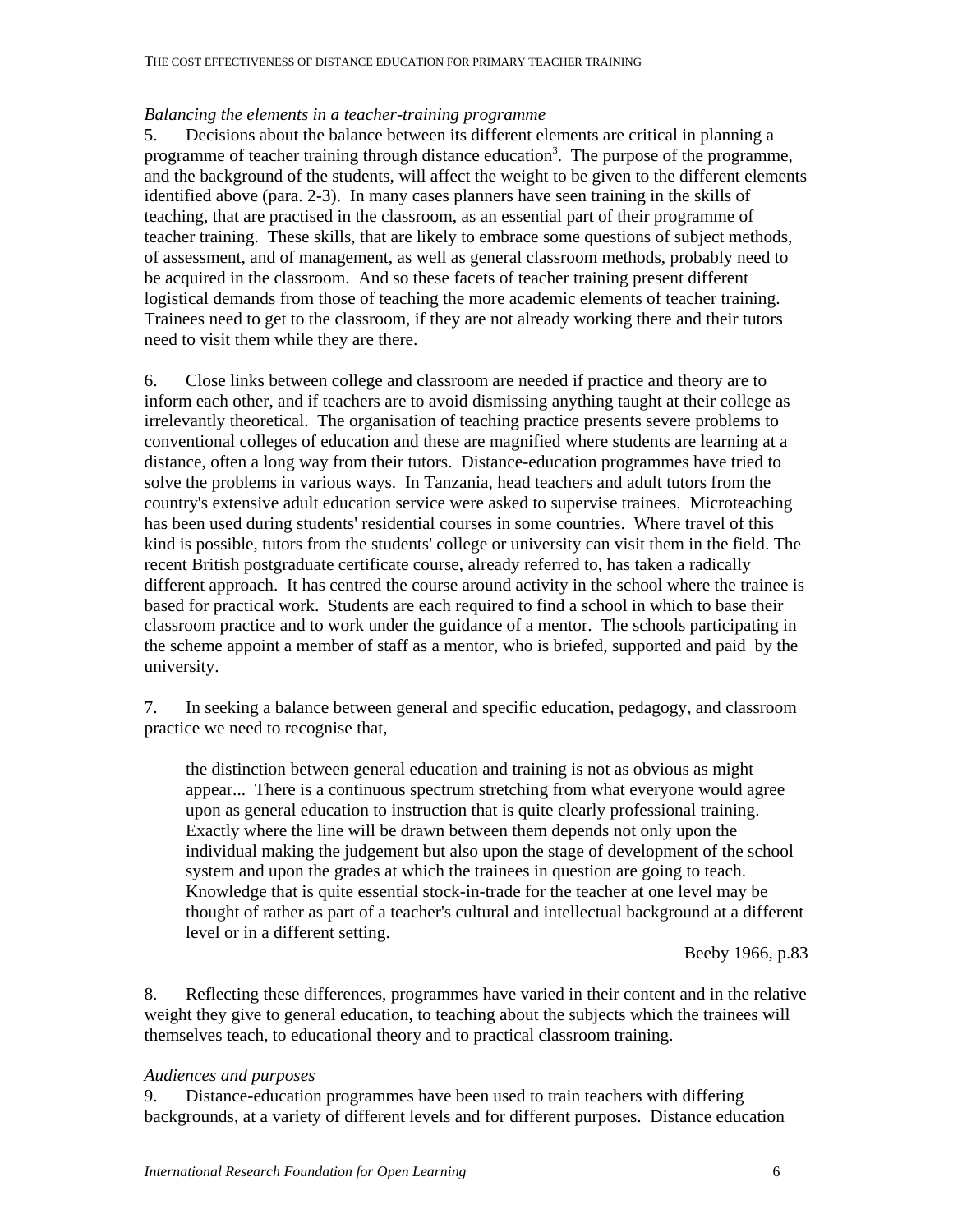has been used most often to train primary school teachers, but there is some experience of its use for secondary and tertiary teachers. Some courses have been aimed at the initial training of teachers who are entering the teaching force, some for initial training of those who have already worked as untrained teachers for some years, while others are for the continuing education of those who are experienced and qualified but want to use distance education as a way of upgrading their qualifications and increasing their skills.

10. Where countries face the most severe shortages of teachers, they have sometimes developed distance-education programmes for new recruits to the teaching force, providing initial training, often to recent school leavers. In both Tanzania and Zimbabwe new recruits to teaching were enrolled on large-scale programmes of teacher training run at a distance and put straight into the schools.

11. More often, programmes have been run for the initial training of teachers who are already in service, and therefore experienced. This kind of programme goes back more than 30 years. Soon after independence, for example, Francistown Teacher Training College ran such a programme in Botswana while a programme in Brazil, Logos II, has addressed a comparable audience since the 1970s. At secondary level, the Open University in Sri Lanka teaches experienced teachers who lack a teaching qualification. There is considerable experience in industrialised countries of offering B.Ed and M.Ed programmes for teachers in secondary and tertiary education. Increasingly, too, distance education is being used for specific groups, and specific purposes, within the education service. The government of Trinidad and Tobago, for example, is considering the introduction of a B.Ed programme for head teachers which concentrates on educational management.

12. At least as important as the level of education for which distance-education programmes have been designed is the educational background of the students themselves. Some programmes have been aimed at students whose own education is limited to primary schooling with no more than three years of secondary schooling. Countries that have achieved universal primary, or junior secondary, education are likely to demand a higher entry standard for those embarking on teacher training, whether through distance education or conventionally. The students' background is likely to affect the balance between the different elements in the programme and, in particular, the extent to which the content is essentially one of general education or one more specifically addressed to the needs of the classroom teacher.

## *Methods*

13 Programmes have varied in their choice of media. Most have used correspondence lessons as a staple, seizing the advantages of a medium which can reach students anywhere though some students more quickly than others - and gives them a text on which to rely. From early programmes set up in various African countries in the 1960s, and planned even before independence, through the work of the Allama Iqbal Open University in its Primary Teachers' Orientation Course to proposals to upgrade Jamaican teachers in the 1990s, correspondence has been seen as an essential part of the methodology. Exceptions exist: a programme of teacher education in Nepal in the mid-1990s used radio as the main teaching medium while television was used for teacher education alongside school teaching in the Côte d'Ivoire educational television service. But these are very much exceptions and the day-today activity of most programmes has been to do with the development and running of correspondence education.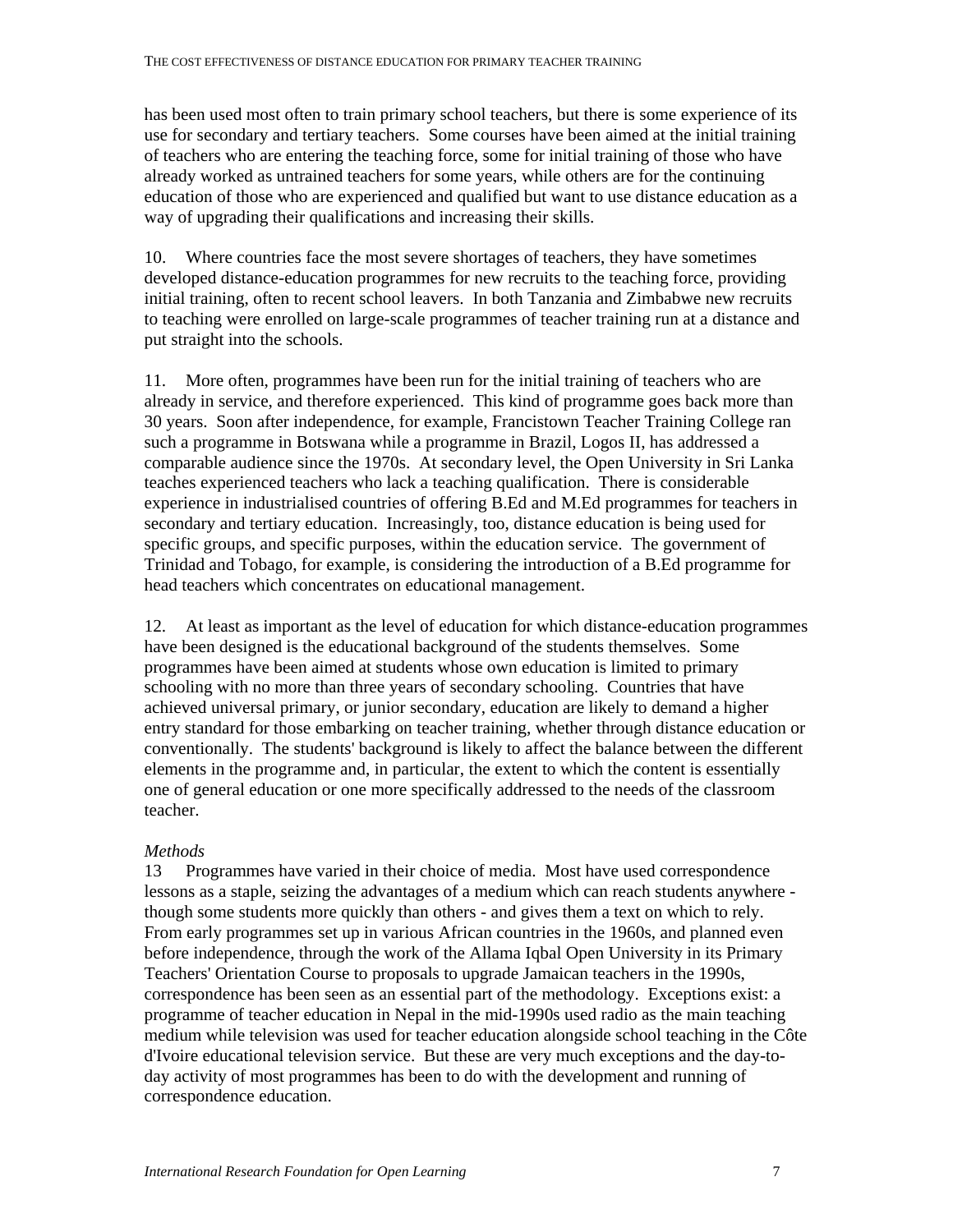14. Correspondence has seldom been used alone. Many programmes have begun with the intention of using broadcasts or cassettes alongside correspondence. In industrialised countries multimedia approaches have often been sustained so that broadcasts continue to support both specialised and general courses. But some developing-country programmes have come up against insuperable logistical difficulties in using audiovisual media as well as print. In Swaziland, for example, the use of radio was early abandoned by William Pitcher College which was set up to offer distance-education programmes (Young et al. 1980, p.30). In contrast an early programme of teacher education in Indonesia found that it was possible to use radio effectively even before the logistical problems of distributing printed materials had been resolved (Setijadi 1987, p.114).

15. Many programmes have included elements of face-to-face support and provided for the supervision of teaching practice as well as expecting students to work literally at a distance. Large-scale programmes in Tanzania and Zimbabwe, for example, sandwiched periods of face-to-face tuition with study at a distance, undertaken while trainees were working in schools. In Guyana, regular practical sessions were arranged for trainee science teachers on Saturdays in university or school laboratories (Brophy and Dalgety 1980). In many, though not all, cases programmes have arranged for the supervision of trainees' classroom practice.

16. The choice of media is affected both by the available technology and by the purpose of the programme. Where programmes are intended to change classroom practice, or teachers' attitudes, they are likely to emphasise practical classroom work and its supervision: their quality and effectiveness will be affected by the arrangements made to organise and supervise this component. A programme with more restricted aims, such as raising the basic educational level of the students, may require less in the way of supervised classroom work and face-to-face support. Decisions about media also have, of course, an important bearing on the cost of a programme. Some media have higher production costs than others: television is, for example, almost always more costly per hour than radio. Different media may affect the distribution of responsibility for meeting costs: if students are required to buy a cassette player, or to meet the costs of printing materials that are distributed through a computer network, this may reduce expenditure on the part of the teaching organisation but increase the cost falling on the student. Even more important there are critical differences between the behaviour of the costs of different media. The most significant of these differences, to which we return below, is between the costs for face-to-face support and for guiding and assessing classroom practice, which vary with the number of students, and the costs of developing educational materials which are unaffected by student numbers.

## **Cost studies**

17. Questions of cost are almost always relevant to planning. There may, sometimes, be a case for using distance education which has at first sight little to do with its costs: to reach students in a distant part of the country, or to avoid taking them out of the work force, or in the interests of equity. But the planner will always want to know what resources are necessary to run a programme and, most often, to compare the costs of alternative approaches. Even in the three cases suggested it makes sense to ask about the costs and about the comparative cost of the alternatives.

18. Three types of cost study can be distinguished. The term 'cost analysis' is used to refer to any study which analyses the costs of an activity and so makes planning decisions easier or more rational. Cost analysis is a first stage in any economic analysis but is also a valuable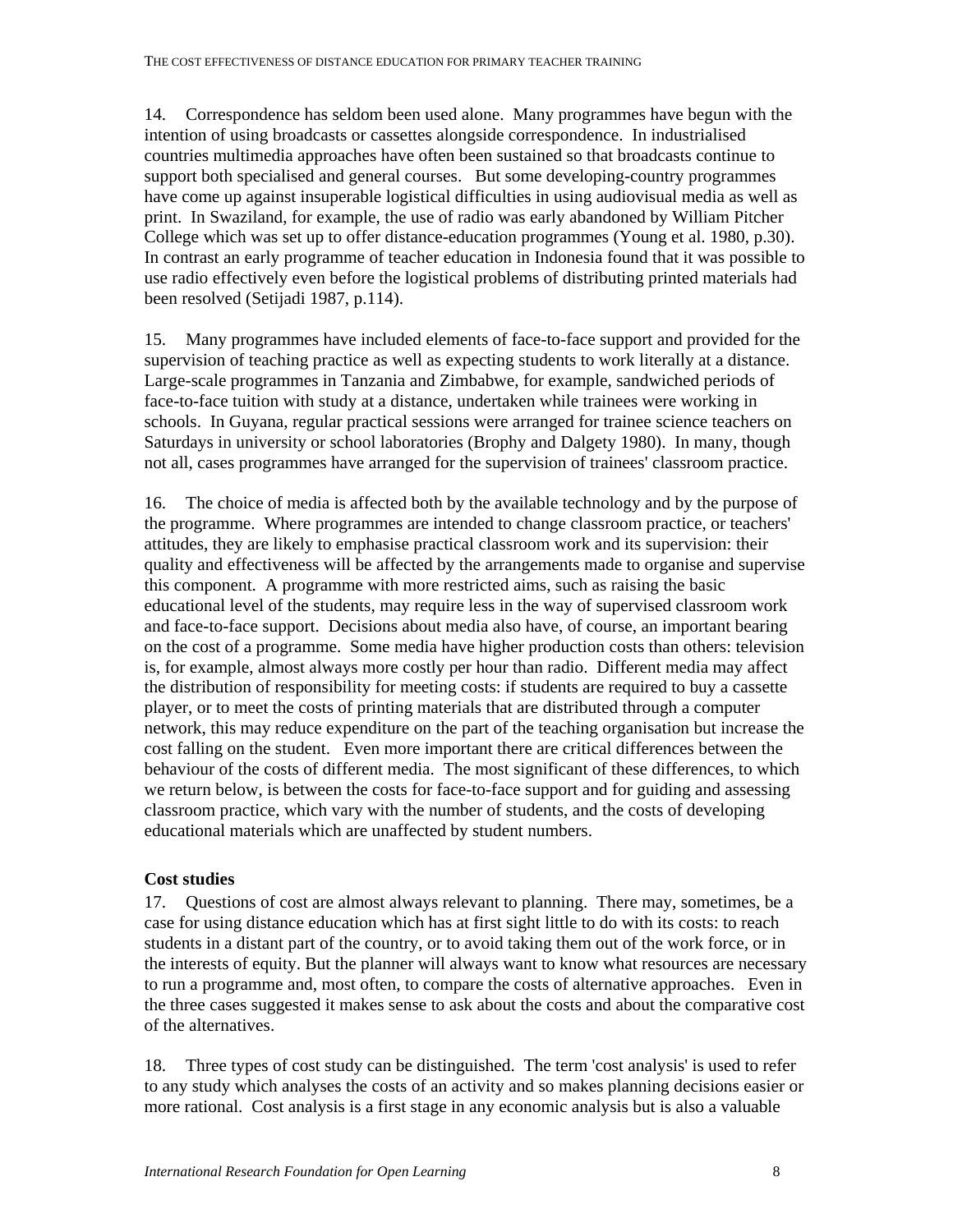management tool. 'Cost-effectiveness studies', in contrast, always include a comparative element: they answer the question 'how does the cost of achieving a given effect compare with the cost of alternatives?'. Much of this paper is concerned with cost effectiveness, examining the strengths and weaknesses of distance education in order to achieve comparable effects, in terms of training teachers, with alternative methods. Studies of cost effectiveness do not require us to put a monetary value on the effects but simply to express them in a way that makes comparison with alternatives possible. 'Cost-benefit studies' put monetary values on both the inputs and the outputs of an activity: they require us to find a value in money for the effect obtained. In education, for example, a cost-benefit study might try to find a value for the output of a particular course by examining the increased earnings commanded by students who had followed the course.

19. This paper does not examine cost benefit further. Its starting point is that educators are convinced that raising the quality of teacher training brings benefits to society. We will, however, need to keep in mind one of the questions posed by cost-benefit analysis and ask how we can be assured that the outcomes of the courses and programmes examined do in fact produce benefits. Thus, even while we stop at cost effectiveness, we will need to be assured that the effects produced by programmes of distance education are comparable to those produced by conventional training programmes.

### *Comparative studies and their limitations*

20. The pattern of expenditure for distance education differs from that for conventional education, with different relationships between fixed and variable costs. In conventional education, staff costs are generally the largest single item in a budget, sometimes exceeding 90 per cent of the total. Staff costs therefore tend to vary with the number of students and education is a labour-intensive activity. While it is possible to hold down unit costs by putting more children into a classroom, or operating a two-shift system, there are limits even to these measures and the relationship between student numbers and costs remains generally close. In distance education, teaching can be recorded in advance, reproduced, and distributed to large numbers of students. While significant costs have to be incurred in developing the teaching materials, the costs of teaching one additional student may be modest. Distance education is thus more capital intensive than conventional education with higher fixed costs, mainly for the development and production of teaching materials, and lower variable costs, as fewer teaching hours are devoted to the teaching of each student or group of students. Within distance education it is therefore possible to expect some economies of scale, and for the cost per student to drop as the number of students increases.

21. If we want to compare the costs of conventional and distance education, or look at the consequences of expanding or contracting a programme, we cannot therefore simply take annual expenditure for the two modes of study and divide it by the number of students. (In any one year a significant proportion of the costs of distance education may be for the development of teaching materials that are used over a number of years.) Techniques of analysis (discussed below), based on classical microeconomics, have been developed and applied to distance education in order to compare its effects with those of conventional education. Studies have generally sought to produce one of two kinds of comparison. A number of studies, particularly those produced in the late 1970s and early 1980s, have analysed the cost per hour of study for different modes of education. An overview of *The costs of educational media*, for example, concludes by summarising evidence on the costs per student hour of radio and television (Jamison, Klees and Wells, 1978, pp240-2). More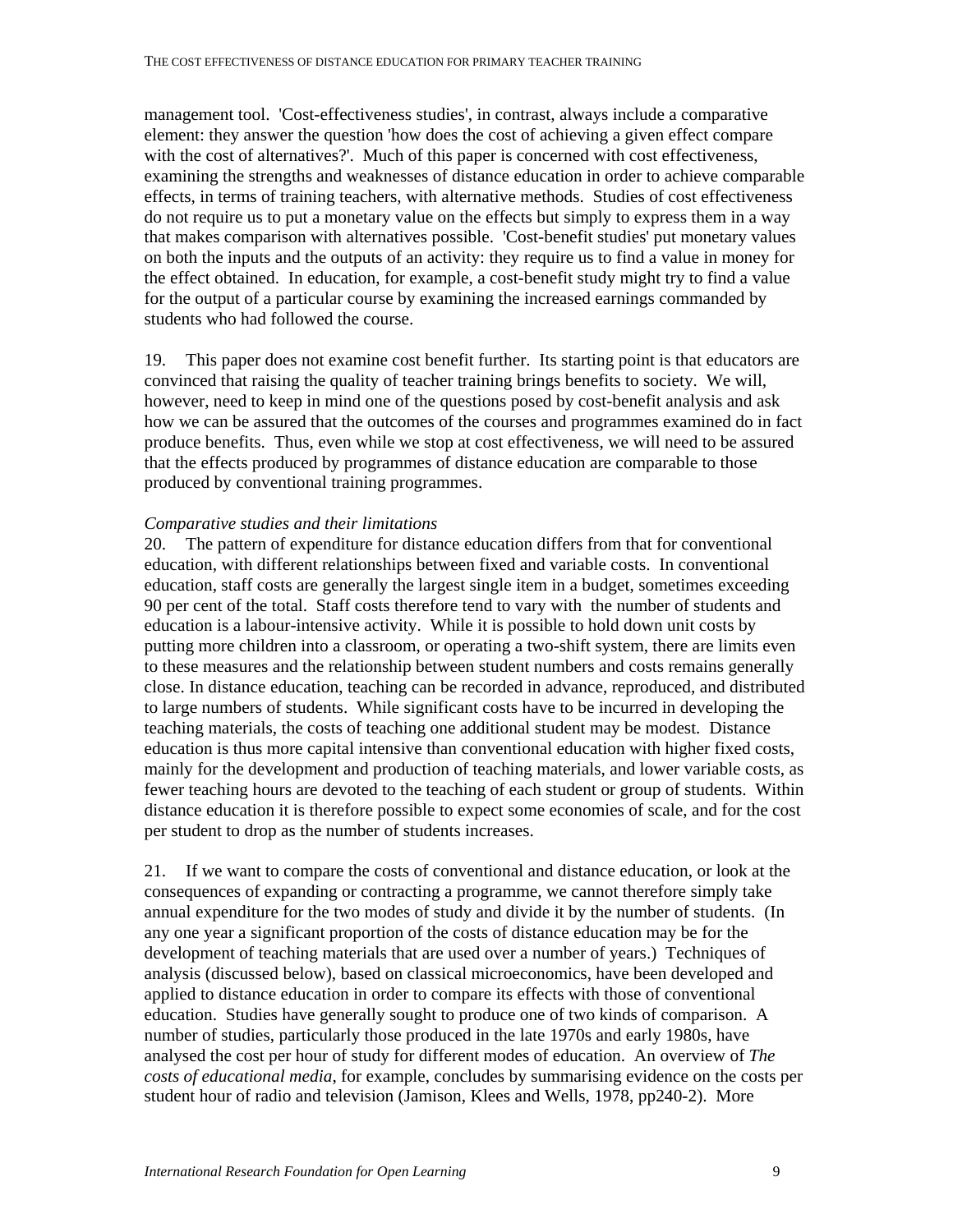recently studies have tended to look instead at the comparative costs of following a course or obtaining a particular qualification through different methods of study.

22. The available comparative studies make it possible to reach some conclusions about the circumstances in which distance education is at an advantage or disadvantage as compared with alternatives. Many of these have followed a standard methodology. In order to put them in context, however, we need to consider their limitations. A review of the evidence, concentrating on higher education but looking at some of the teacher education studies, noted that the limitations of the data were both practical and conceptual.

The quality of the data is varied: individuals and institutions have undertaken costings for a variety of purposes and using a variety of techniques. In particular, while post-hoc costings done in the interest of economic analysis have often included an examination of the costs of capital, institutional studies have often looked only at recurrent costs. Similarly, analysis of the costs of conventional education varies in its sophistication.

Comparisons are also difficult because institutions differ widely. There is no one form of distance-teaching institution and different institutions use different mixes of teaching methods. As the cost of a distance-teaching programme is, in part, a function of its choice of teaching media, so it may be misleading to lump together evidence from different teaching systems. Nor can we assume a simple relation between cost and technological simplicity: the National Technological University [of the United States] may have costs that compare favourably with alternatives, especially if opportunity costs are taken into account, despite its reliance on satellite technology (cf. Bih-jen Fwu et al. 1992). Conventional institutions also differ widely in the balance of subjects taught and the comparative emphasis they give to teaching and research. These factors can make a major difference to the cost per student: if half an academic staff member's time is devoted to research then it is illegitimate to attribute all that time to teaching in any attempt to define a cost per student. For their part open universities may make quite different assumptions about their staff members' duties than some conventional universities. Staff at Universitas Terbuka in Indonesia, for example have administrative responsibilities that effectively prevent their undertaking research (Djalil et al. 1994, p. 35).

Even where information is available there are difficulties in comparing costs and effects. We rarely have matched groups of students studying at a distance and conventionally and cannot easily disentangle effects to be attributed to the method of study from effects due to differences between the audiences. Nor can we always match institutions. While on the face of it we should compare the work of an open university, say, with a conventional university, the balance of their work may be quite different. Up to 1993, for example, the Indira Gandhi National Open University had awarded 14 328 qualifications but only 1290 or 9 percent of these were bachelor's or master's degrees. (Kulandai Swamy and Pillai 1993, p.73). It would not be fully appropriate to compare its costs with those of a university whose main activity was to produce graduates with bachelor's degrees.

One further practical weakness of the data is that few studies have quoted graduation rates. British Open University data are available. A number of Australian studies (Sheath 1965, p.44, Jevons 1982 p.127, Hudson Report 1986 pp96-7) quote graduation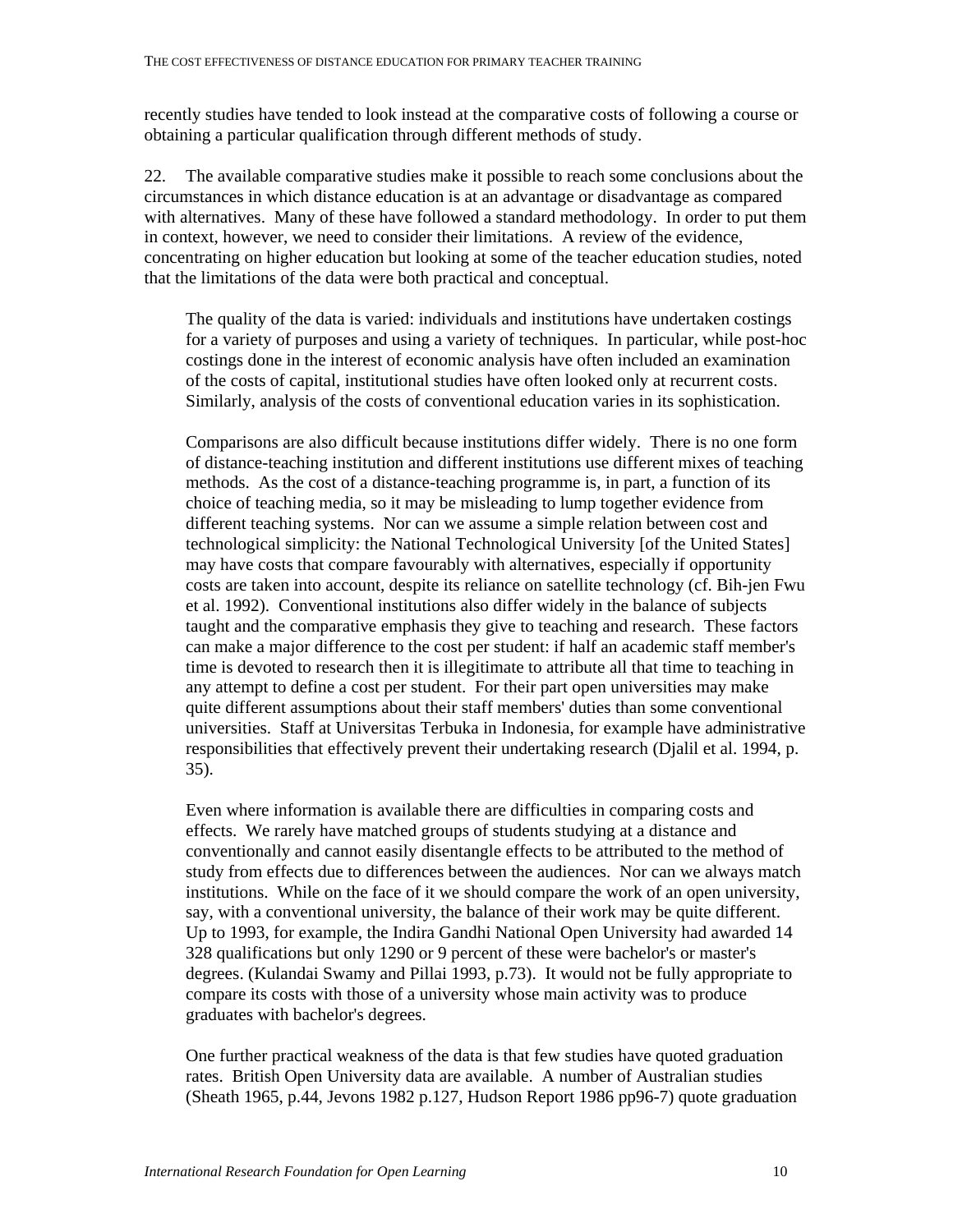rates between 33% and 69%. Apart from some studies of teacher training we have few other graduation rates.

Perraton 1994, pp20-1

23. We need, therefore, to be careful in interpreting the evidence on cost and not drive our conclusions further than the data will legitimately take us. In doing so we need, too, to be sensitive to questions about who is meeting the cost. Some costs fall upon governments or training institutions; others on students and the success or failure of a programme can depend upon the realism of assumptions about who can pay for what.

## *Costs and outcomes*

24. The evidence from cost-effectiveness studies allows us to draw two kinds of conclusions about the costs of distance-education programmes for teacher training: about the comparative cost of distance and conventional education and about the key variables that influence this cost. Table 1 sets out data on a number of programmes of teacher education and of higher education; for the most part the latter relate to institutions which had teacher training as one of a number of functions. All the data reported come from studies which appear to have followed standard techniques of microeconomic analysis and to be robust enough for one to have confidence in the conclusions<sup>4</sup>.

25. In interpreting the cost data it is important to distinguish between cost per student and cost per graduate. A number of studies, especially of open universities, have shown figures for costs per student but without examining graduation rates. As a result, while it is possible to compare the cost per student with that of conventional education, it is not always possible to answer questions about the comparative cost of producing a graduate or of successfully completing a course. Our main concern in this paper is with the cost of successfully completing a course.

26. We can then draw six conclusions from the figures and from the studies on which they are based.

27. The first is that there are circumstances in which distance education is at an economic advantage as compared with conventional education. Where it has been possible to measure effectiveness, teacher training at a distance has been shown to be effective and its costs often tend to be lower than those of conventional education. From the available data it is reasonable to conclude that distance-education programmes can be designed for teachers which will cost between one-third and two-thirds of conventional programmes. To some extent, in Pakistan or Tanzania for example, this is because they have operated at a large scale and often achieved high successful completion rates. Typically these were programmes in which successful completion guaranteed more pay. High completion rates narrowed the gap between the cost per student and the cost per graduate.

28. This finding is consistent with other reported data. In China, for example, where only limited data were available for a comparison between the cost of the Radio and Television Universities and others, Wei and Tong (1994, p.98) suggested that the RTVU system was probably 'saving a third of the cost of producing a conventional graduate'. Although he used a somewhat different methodology from that of most of the studies referred to in this paper, our findings are consistent with a review of teacher upgrading through distance education in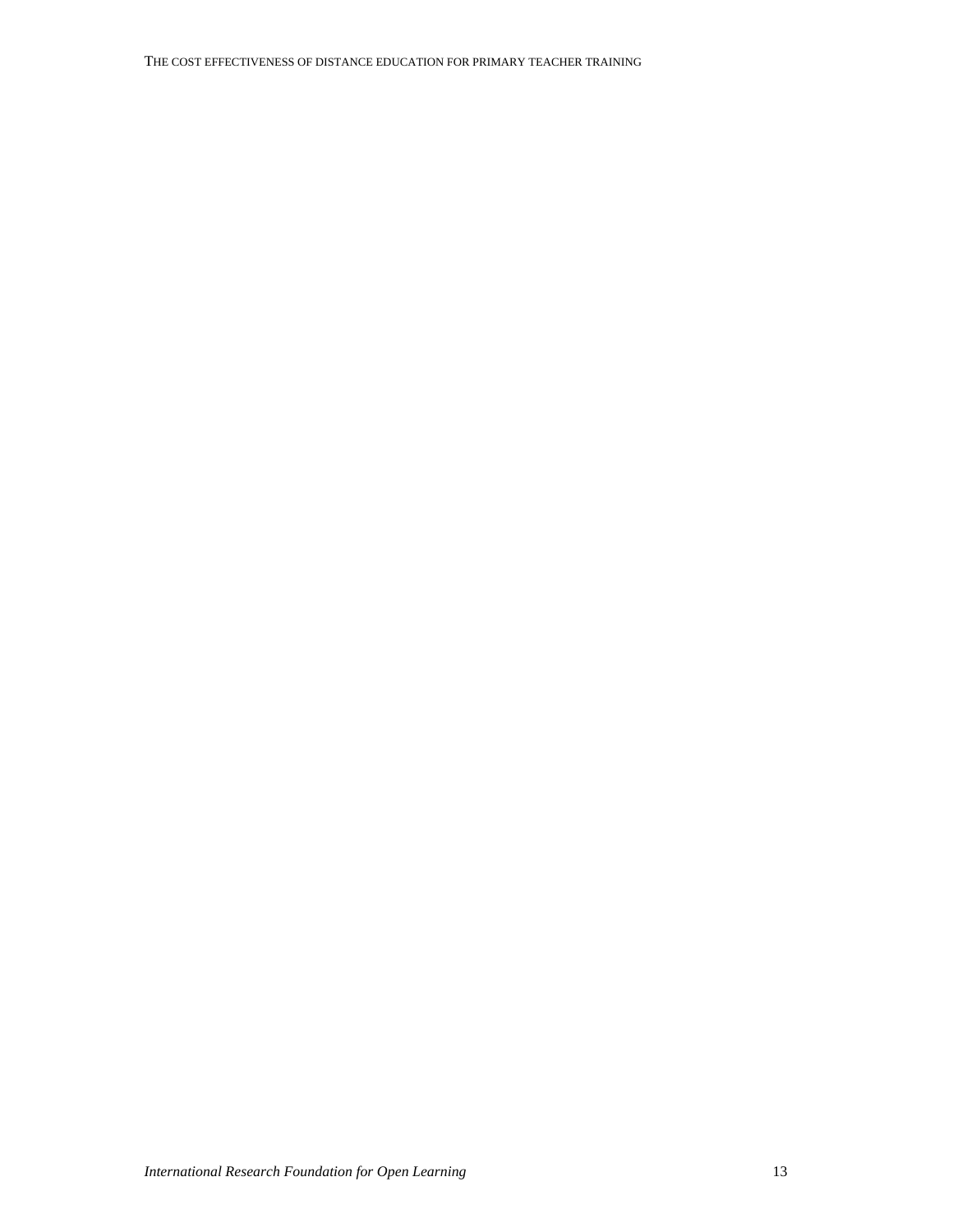southern Africa (Taylor 1983, p.30). In Britain there is as yet no published cost study of the Open University's Postgraduate Certificate in Education but its costs are understood to be about half of those of the conventional alternative (personal communication).

29. Thus, in a number of the cases where reliable data are available, distance education has been shown to achieve the economies of scale that allow the cost per student to fall below that of alternatives.

30. The second conclusion is that some distance-education projects were probably too small to show economies of scale. Five of the projects shown in table 1 (the two projects in Kenya, the project in Nepal, the University of Lagos COSIT programme and the project in Uganda) did not show dramatic economies as compared with conventional programmes of teacher education. Indeed, it was probably more costly to produce examination passes through the early programme in Kenya than it was in regular schools although the programme was seen as having the benefit of reaching remote teachers who could not be taken out of the classroom for full-time education. There were similar benefits to the recent small-scale project in Uganda. These projects had enrolments in the range 500 to 3000. In contrast, the comparative costs of a number of larger distance-education programmes have been much more favourable.

31. Third, one of the major economic advantages of using distance education is that it does not demand full-time residence or attendance at a college over a period of years. This means that a distance-education programme is likely to result in a number of different savings in public expenditure, including the cost of providing residential colleges and, in some jurisdictions, of paying students a maintenance allowance while they are at college. Students in Ghana, for example, receive a living allowance if they attend university to follow a B.Ed course but do not get an allowance if they are following a parallel distance-education course. The costs of student residence is reduced when students attend a college for face-to-face sessions only occasionally, or for shorter periods than in conventional full-time programmes, and colleges are therefore used more intensively.

32. The savings in the cost of residence, and the economies of scale made possible through the use of communication media, have brought the unit costs of many distance-education programmes below those of alternatives. But, fourth, there are tight limits to the economies of scale that can be expected through the expansion of distance-education programmes where these have a significant pedagogical content focused on classroom teaching. Where extensive support is provided to students, or arrangements made for thorough supervision of their teaching practice, the variable cost of programmes is relatively high; supervision and support costs necessarily rise in proportion to the number of students so that economies of scale are not possible for this element of the programme.

33. Fifth, the comparison between the costs of distance and conventional education in part reflects the high cost of conventional methods of teacher education. Lockheed and Verspoor (1991, p.96), in commenting on the high cost of much teacher education, have suggested that where its content is much the same as that of secondary education, so that the work of teacher-training institutions is largely remedial, it would be cheaper to provide that education through secondary schools which usually have far lower unit costs than teachers' colleges. (There are marked national differences here with the annual cost of teacher training standing at 1.10 and 1.64 times the cost of secondary education in Indonesia and Bangladesh respectively but at 8.51 in China and 25.53 times in Pakistan (ibid. p.97).) The Tanzania teacher training scheme is a striking example of these two points; its costs look dramatically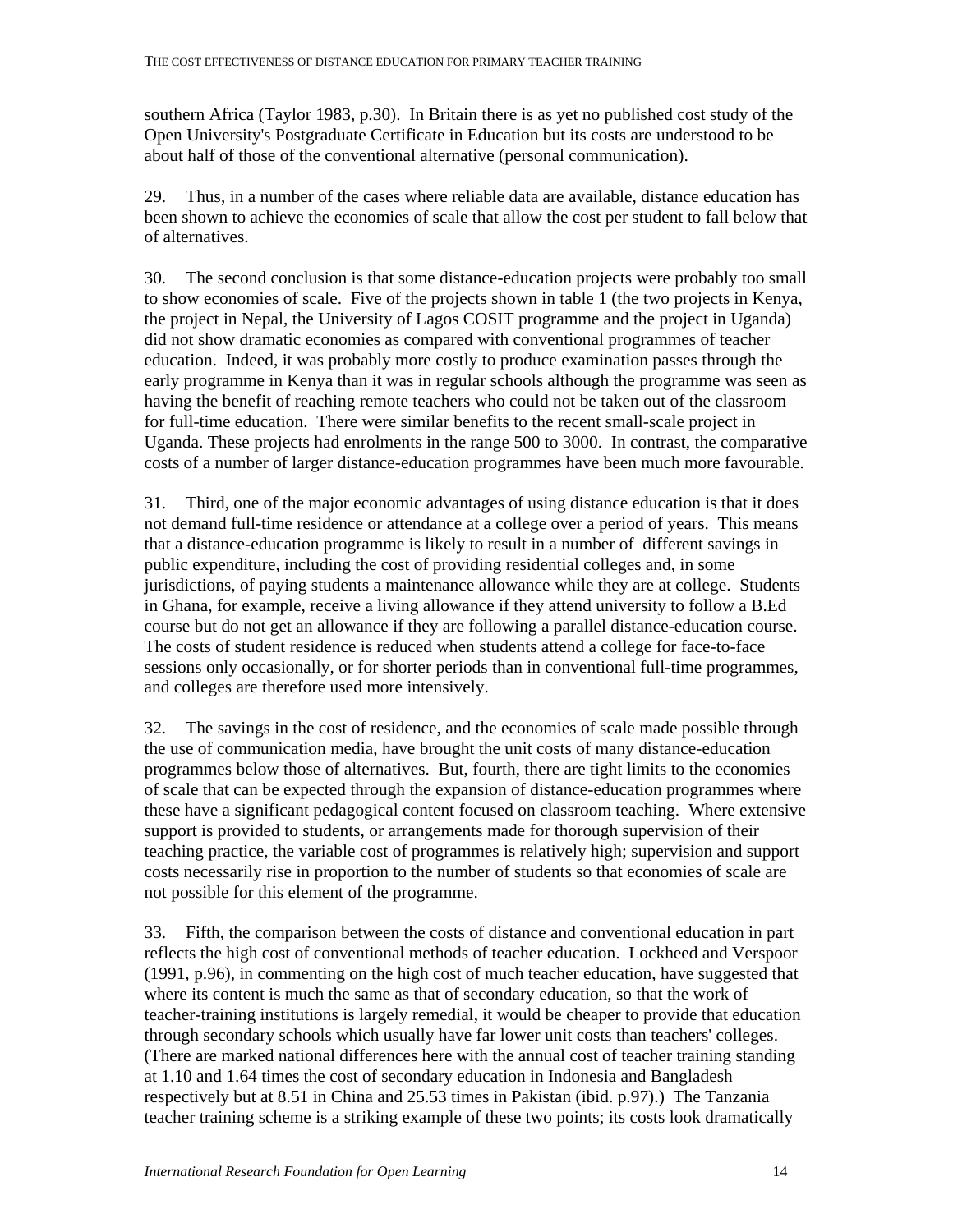high for a low-income country and demonstrate both the high degree of face-to-face supervision provided to the distance-education students and the high cost of conventional teachers' colleges.

34. Sixth, there are considerable opportunity costs for students in undertaking part-time study. Some of the costs are social: students spending less time with their children, their spouses or their friends. Some, easier to quantify, are financial. While economists can estimate a shadow cost for students' time, teachers doing a part-time degree in both Kenya and Nigeria reported that they were using time that they could otherwise have spent doing private, paid, tuition (Perraton 1993, p.288).

35. The opportunity costs of various modes of study may fall on students or their employers. One of the attractions for employers of the National Technological University, which feeds teaching into its students' work places, is that it cuts the opportunity cost of attending campus by eliminating travelling time. The conclusion is that, if we want to undertake cost-effectiveness analysis of distance education, we need to consider the value of students' time and to ask who is paying for that time (see also para. 60 below). Comparisons between the cost effectiveness of distance and conventional education may turn on just this issue. Policy decisions may turn on the question of who pays the opportunity cost.

36. To sum up, the cost evidence is consistent in showing that students can obtain teaching qualifications through distance education at costs that compare favourably with alternatives. They will not always do so, and in interpreting the data, we need also to consider the opportunity cost of study and the question of who is meeting this cost. Furthermore, while it is legitimate to compare the costs of obtaining the same qualification through different kinds of programme, in a thorough evaluation we would also need to ask how far there are differences in the way teachers perform in the classroom which relate to the ways they have been trained. This is an area in which more research is needed<sup>5</sup>.

### *Key variables affecting unit costs*

37. The behaviour of the costs of distance education reflects the fact, already noted (para. 20), that it is likely to be a more capital-intensive activity than conventional education. For any one programme we can identify five factors that will affect the cost per successful student and the relative cost-effectiveness of a distance-education programme.

38. Two factors affect the fixed cost per student: the number of students and the number of options within a programme. As the number of students grows, for a given programme, so the total fixed cost is shared between a larger number and the cost per student falls. At the same time, if all students follow the same course, with no options, so the cost of course development is minimised. In contrast, the cost of course development rises with each option: the more choice there is, the fewer students there are on any one option. Thus the unit cost will tend to rise as the number of options increases.

39. The third factor, which may affect both fixed and variable costs, concerns the sophistication of the teaching media used. A programme that uses print alone is likely to have lower costs than one that uses a variety of media. Television appears invariably to be more expensive per hour than radio. Computer conferencing requires investment in computer hardware and software and heavy expenditure of tutor time in monitoring computer conferences. Production costs for the various media are fixed, and do not vary with the number of students. Distribution costs for broadcasts are also fixed: it costs no more to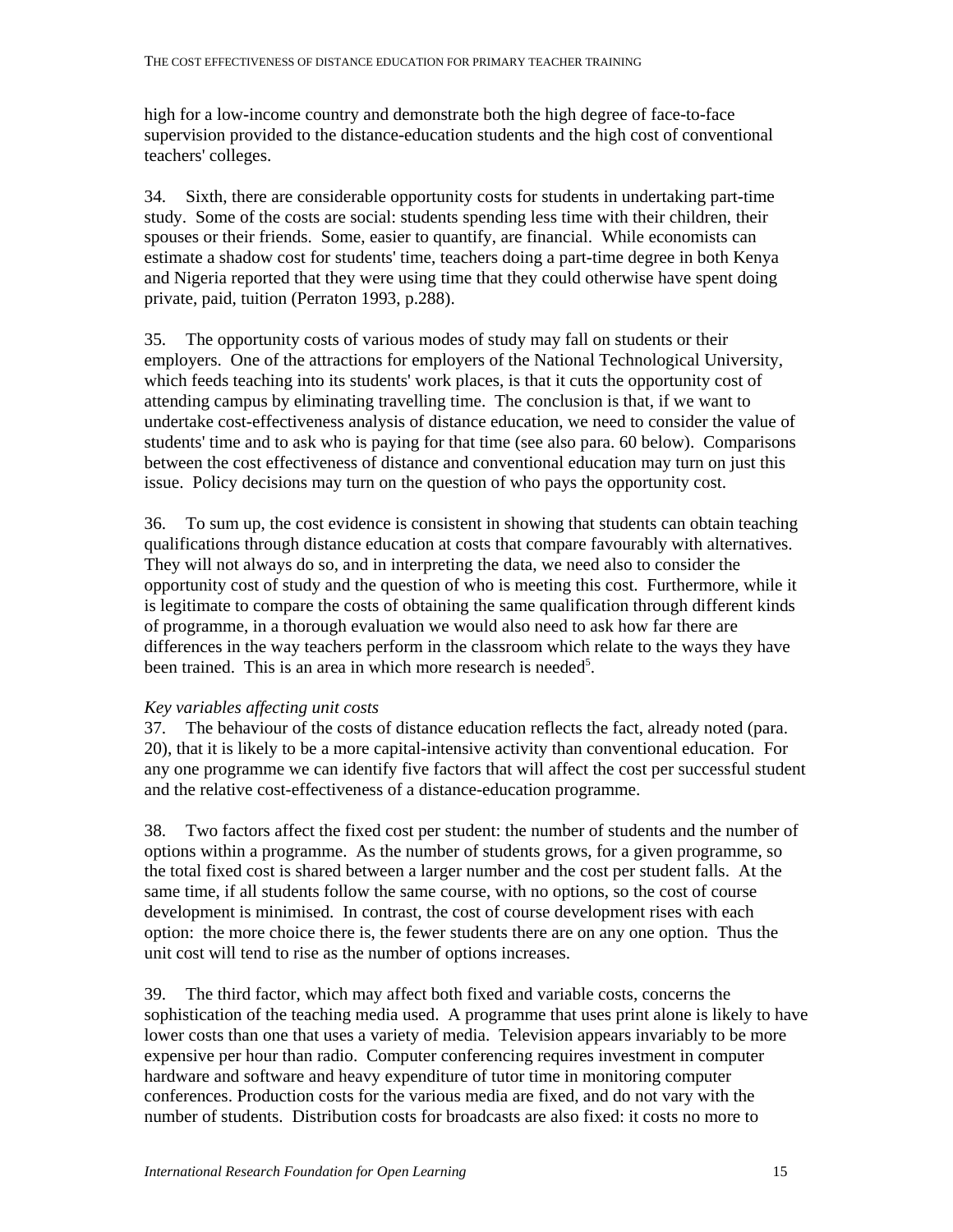broadcast to 500 000 people within a given area than to 50. Because of these significant fixed costs, it may be possible to use sophisticated media only where enrolments are relatively high. Distribution costs for print, and reproduction costs, however, are likely to vary with the number of students. We examine the implications of these differences in more detail below (para.75-81).

40. The fourth factor has already been mentioned (para. 31): the arrangements for student support and for the organisation, supervision and assessment of classroom practice. Here economies of scale do not apply: as with face-to-face teaching, the costs of supervising classroom practice are likely to be a function of the number of trainee teachers. Where a significant proportion of the total cost of a programme is for this element, then the variable costs will form a relatively high proportion of the total.

41. Figure 1 illustrates the behaviour of these variables for any given course. A course may be at any point in the block diagram. Courses at one extreme - with few students, sophisticated media, and a great deal of face-to-face support - will cluster at the top, back, corner of the block and have relatively high unit costs as compared with those towards the opposite corner.



Figure 1

Follow  $\rightarrow$   $\rightarrow$   $\rightarrow$  to reduce the cost per student

### **Figure 1: Cost behaviour in a distance-education course**

42. Fifth, the cost per successful student is a function of the success rates achieved in the programme. If we want to reduce the cost per successful student - though not the cost per student - one way is to improve the quality of the programme so that the successful completion rate rises. Thus the careful choice of appropriate media and strengthening of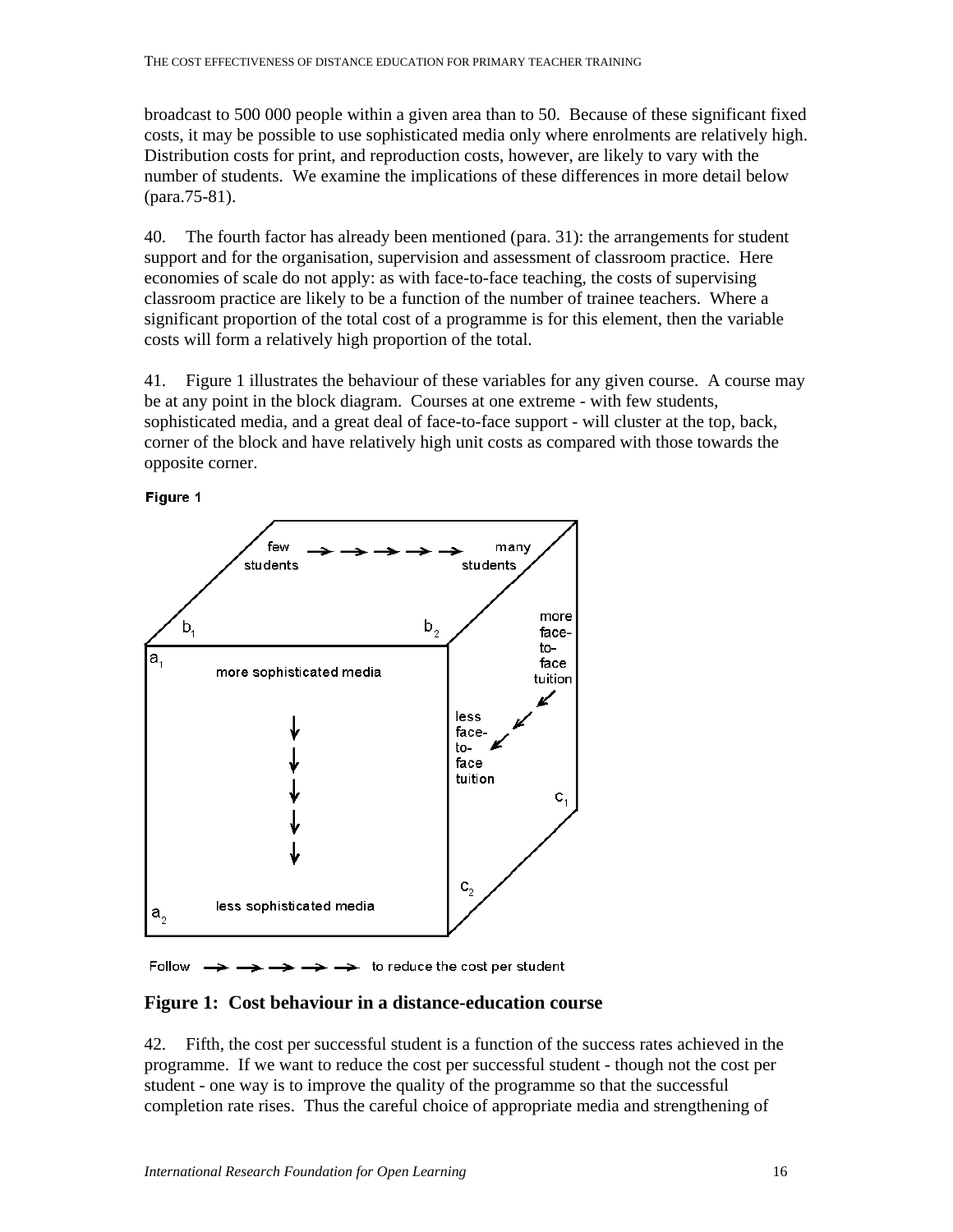student support may be cost effective, when we measure this in terms of students successfully completing a course or of their effectiveness as teachers.

## *Comparative costs of different media*

43. The programme planner will be faced with educational and economic questions about the third of these factors in choosing the medium, or combination of media, to be used. The educational evidence is reassuring: comparative studies over many years have yielded findings of no significant difference in the effectiveness of different educational media<sup>6</sup>. This reassuring finding forces us back to make decisions about the choice of medium on the basis of such issues as its convenience for our students, its apparent appropriateness for the educational task concerned, and its cost.

44. Unfortunately it is not possible to draw up a simple chart showing the comparative cost to be expected for each medium. Costs depend heavily on context; the relative costs of particular types of labour, for example, vary widely from one economy to another. There are, too, wide variations within any one medium; the cost of single-colour, newsprint-quality print is quite different from that of multiple-colour printing while a full-scale, broadcast-quality television programme has production costs of a quite different order from those of a twocamera transmission showing a speaker's head together with blackboard notes.

45. A critical distinction affecting the planner's choice is between media that allow one-way interaction and those allowing two-way or multi-way interaction. Broadcast radio and television are, for example, one-way media. Printed materials sent through the post may stimulate two-way interaction if students are provided with assignments to come back to a tutor. There is limited experience, mainly in industrialised countries of providing one-way television with two-way audio signals and offering telephone tutorial sessions to students. The costs of doing so, and the demands on the communication infrastructure, mean that these approaches, and computer conferencing, are at present of limited relevance in the south and there is little experience there of their use. In practical terms, therefore, two-way communication in a teacher education project in Asia is likely to depend on face-to-face contact with students and on correspondence tuition. In both cases the costs will vary with the planned level of interaction and with the number of students; the costs of this element of a programme will not allow for economies of scale.

46. In order to examine the cost of each medium it is useful to ask three sets of questions. First, we need to distinguish between the cost of setting up or initiating work in a particular medium from its running costs. Next, we need to consider how far the running costs are fixed or vary, usually with the number of students. And, third, it is useful to distinguish between the costs of producing teaching material, the costs of reproduction, of distribution and of reception. At each stage the planner is likely to have another practical question: who pays. For some of the costs may fall on the institution, some on national, regional or local government, and some on the individual student. This framework makes it possible to analyse the cost structure of the more important media for distance education. We return to this below (paras.73-9) after examining the costing techniques used.

## **The quality cost trade-off**

47. The discussion so far has put together evidence from both preservice and inservice teacher training. This seems legitimate as the conclusions appear to be common to both forms of training. It has, in fact, been suggested that the division between the two is becoming arbitrary as 'what is pre-service for some [colleges] may be in-service in others. For there is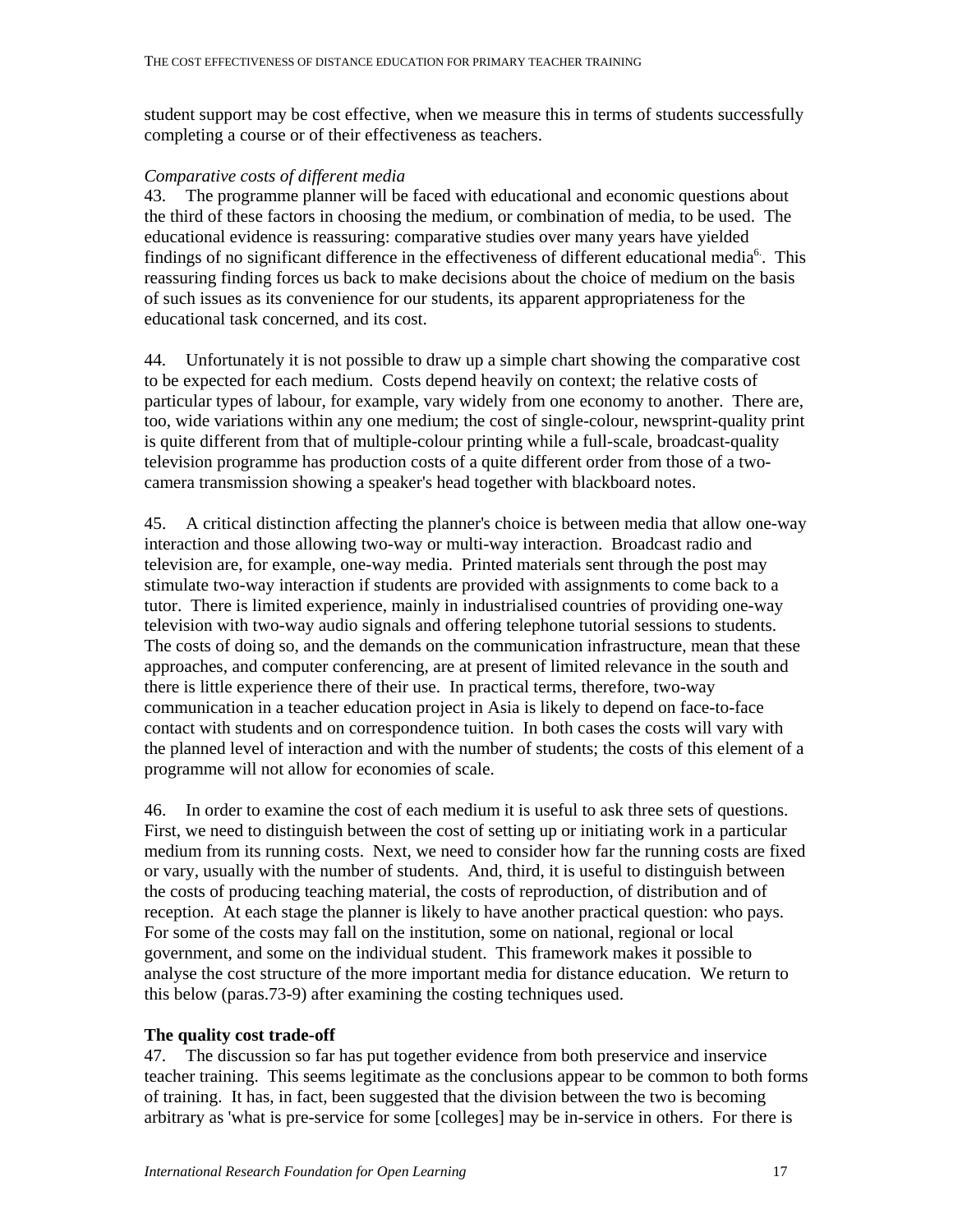an increasing tendency to draw college entrants from the ranks of the large pool of untrained teachers since at least these have showed themselves ready and willing to enter the classroom' (Hawes and Stephens 1990, p.106). We do not examine further, here, the economic case for greater or lesser investment in preservice and inservice training respectively. But, while pursuing cost effectiveness, we do need to consider ways of maximising educational quality.

48. The quality and effectiveness of teacher training has been widely criticised and at best it seems that,

the relationships between teacher training and pupil achievement are 'complex'. Emerging from the research we may ask two important questions:

If training does make a difference generally, why are there significant examples of countries in which teacher education seems to have little effect 'at the chalk face'? Is there therefore an important distinction to be made between good teacher training and poor tertiary level education, masquerading as pre-service instruction? Hawes and Stephens 1990, p.102

49. Studies in many parts of the world have identified the difficulties faced by teachers' colleges in pursuing quality. In Pakistan, for example, researchers identified as critical difficulties the poor quality of the intake to colleges, lack of motivation among the staff, the abstract nature of the curriculum and a system of evaluation that encouraged rote learning (Avalos 1993, p.75). At the same time distance-education programmes have been widely criticised on educational grounds. In many programmes dropout rates have been much higher than they are in conventional education. As distance-education students are forced to rely on pre-prepared teaching materials there is a danger that learning will lapse into rote memorisation. We have little positive evidence, from the small number of cases where the question has been examined, of the effectiveness of distance education in changing teachers' attitudes (cf. Nielsen and Tatto 1993, p.123). In planning a distance-education programme we need, then, to overcome the problems that have marked both teacher training and distance education.

### *Four features of effective programmes*

50. We can identify four features that are likely to mark successful programmes and consider their cost implications. At the same time we need to recognise that some of the measures needed for effectiveness lie outside the limits of pedagogical design: programmes are likely to be more effective if trainees are highly motivated, if they are drawn from a pool of well-educated entrants, if the teaching profession is one that commands general, better still increasing, public esteem.

51. First, we noted above the need to seek a balance between the various different elements in teacher training (paras. 5 - 8). A consistent criticism has been 'the lack of integration and balance between theory and practice in teacher training' (Dove 1986, p.248) while 'only too frequently the Principles of Education are taught in a .... way amounting to indoctrination. The only saving feature is that they are often confusing and meaningless to trainees' (ibid. p249). The necessary links between general or subject-specific education on the one hand and teaching skills on the other are often not in place. In some cases one element of a course fails to reinforce another: one study found that course materials stressed informal classroom methodologies while the tutors in Saturday sessions taught their trainees in serried rows of desks (Bako and Rumble 1993, p.221). The first feature we should look for, therefore, is a carefully worked out integration between the various elements in a curriculum. This requires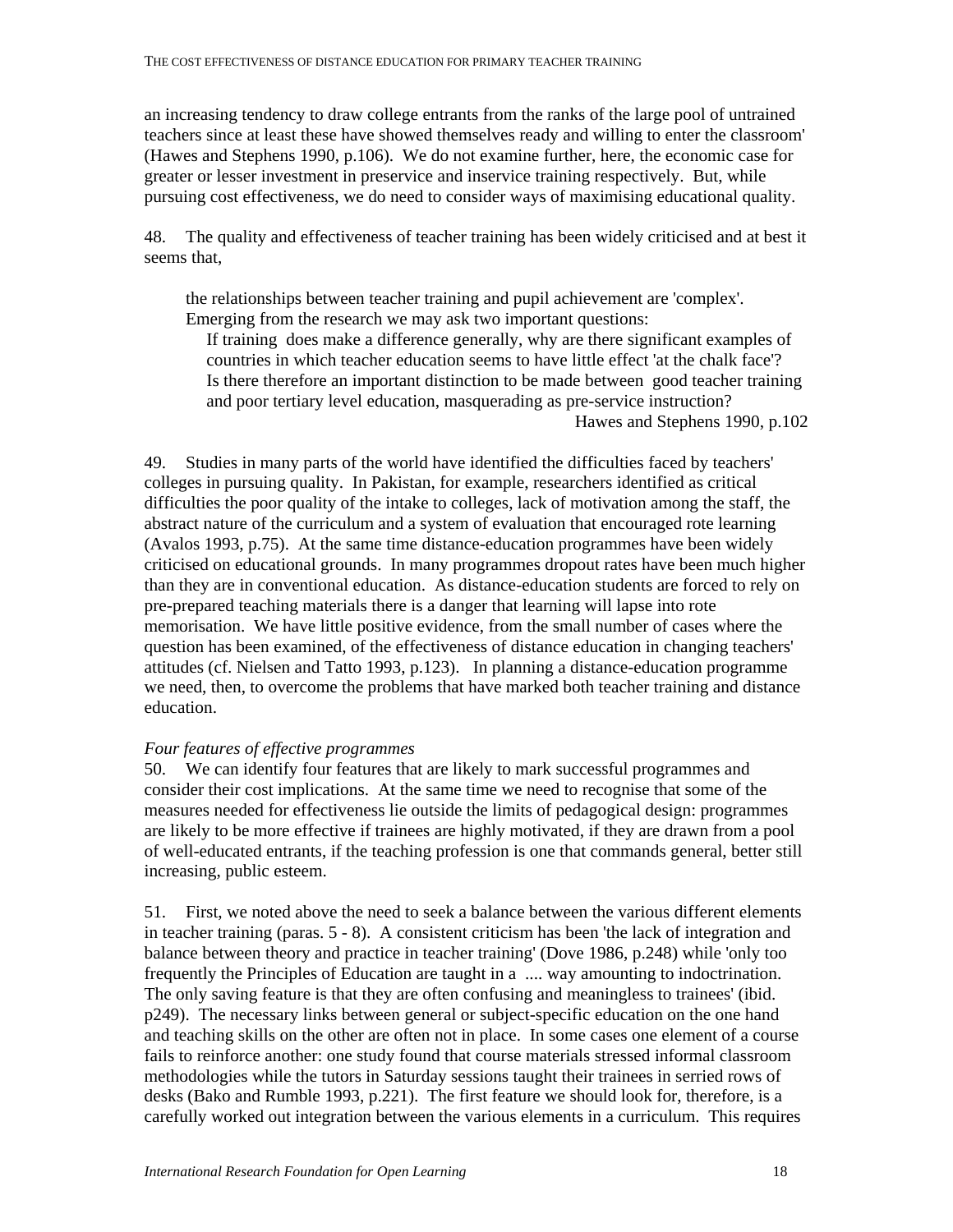a structure which establishes the links between the various elements of the course, possibly in terms of the competencies to be achieved by students, and the teaching methodologies to be used.

52. Second, an essential part of that framework is teaching practice. 'Unfortunately, though teaching practice is a common feature of teacher training, it is frequently poorly conceived, inadequately organised and under-resourced' (Dove 1986, p.251). It has faced particular difficulties in large, national, programmes of teacher training through distance education where the administrative demands of organising the supervision of classroom practice overwhelmed good intentions (cf. Chivore 1993, p.59, Perraton 1993, p.398). If a distanceeducation programme is to affect the classroom practice of teachers it seems inescapable that teaching practice needs to be a key component, despite all the complexities of management and administration that this brings in its train. There are a number of different ways in which this can be organised: college of education staff and district education staff have been employed in some programmes to supervise teaching practice. A British programme, and an Albanian one modelled on it, have recruited mentors in school, built the programme around the link between them and the trainee teachers, and provided for the supervision of classroom practice in this way (cf. para. 6 above and Moon and Mayes 1995). The costs vary with the approach adopted as may their location, with a different answer to the question, 'who pays for this element?'.

53. Third, assessment always affects teaching. Just as teachers are tempted to teach mainly in order to get their students through the target examination, so they themselves will be affected by the rewards that follow from their assessment, and by the features in their activity that get the greatest reward. If a balanced curriculum, and the importance of teaching practice are to be stressed, these elements must carry weight in any system of assessment.

54. Fourth, those working in distance education argue that programmes that use a combination of media are likely to be more successful than those using a single medium. The strengths of the different media can then complement each other; where there are difficulties in using one medium another may compensate; if personality differences mean that there are differences in the ease with which individuals learn from a particular medium, there are advantages in offering a combination of media (cf. Moore and Kearsley 1996 p.69; Bates 1982, p.308). We may therefore expect that, while a distance-education programme that uses a variety of media will have higher costs per student than one that uses mainly or exclusively a single medium, it will be at an educational advantage because of the variety.

55. These features are not, of course, the only ones to affect success. General principles of good planning, the use of a systems approach to the design of an educational project, and the achievement of an effective management system, for example, will all have a bearing on the success of a programme of teacher education. But these four seem, from the literature, to be of critical importance. All have management and cost implications.

### *Implications for management, cost and funding*

56. The main management implication is that all four require some emphasis on the management of the educational service at a local level. Local involvement is necessary in the management of teaching practice and of assessment if this is to relate to teaching practice. Given the centrality of these issues, such involvement then needs to extend back into the design of a programme and, to ensure a measure of realism, to affect decisions about educational media.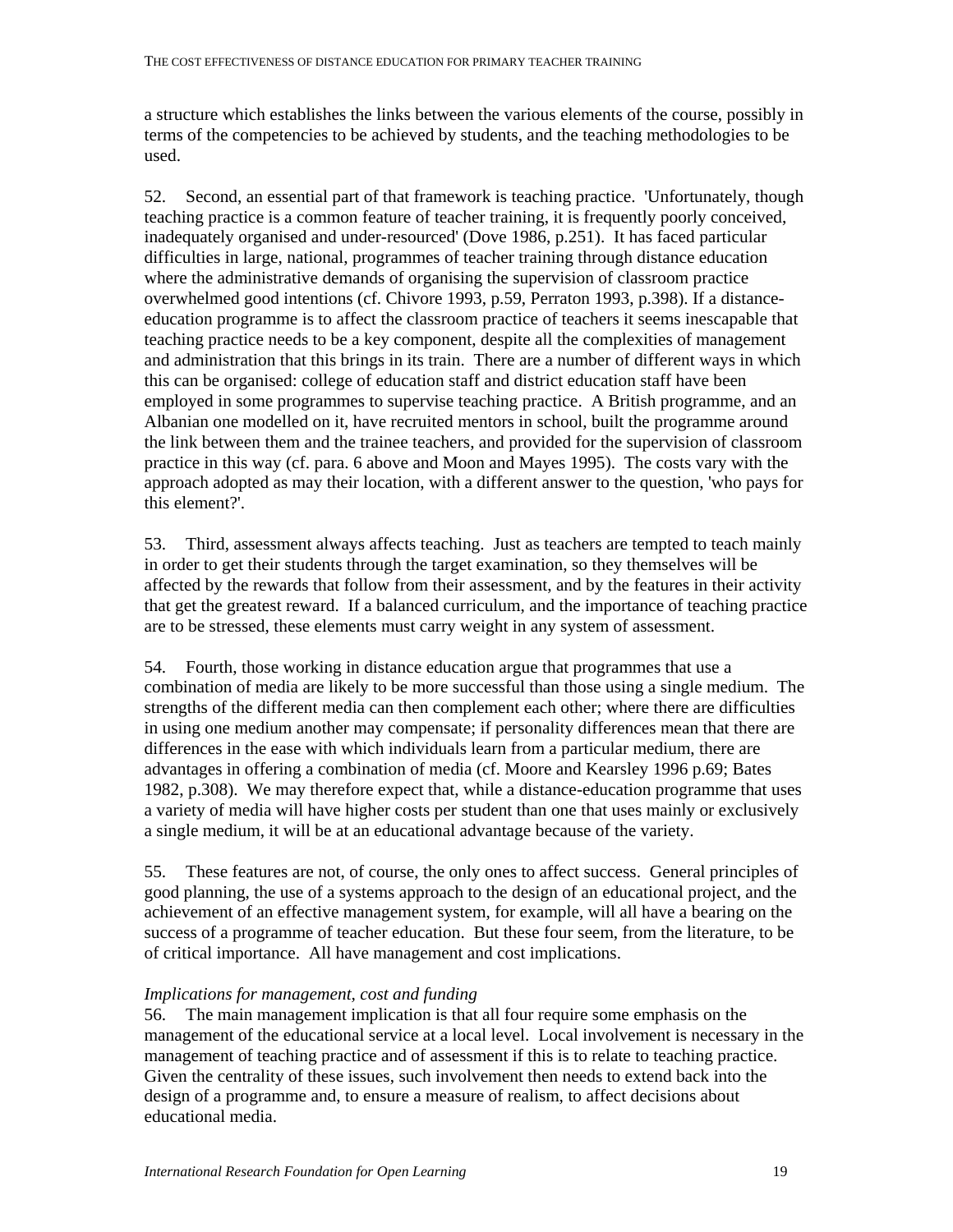57. The cost implications are simple: all four features are likely to increase rather than reduce the cost of a programme. As we have seen (para. 40) teaching practice does not allow the economies of scale that are available for some elements of teacher training through distance education. If assessment is to be local, then it, too, will have high variable costs. As there are costs associated with each teaching medium so we can expect costs to rise with each extra medium used.

58. If, however, we shift our focus from overall costs to unit costs and to effectiveness the picture changes. We would expect that, as we increase student support, so the satisfactory completion rate will rise. There is both theoretical and practical evidence to suggest the importance of linking learning from mass media with some opportunities for face-to-face discussion (Katz and Lazarsfeld 1964) which reinforces our arguments for linking face-toface contact in relation to classroom practice with learning from the media. It is also likely that courses using several media have a higher satisfactory completion rate than those that rely on a single medium. We would, too, expect programmes than included a significant element of classroom practice to have a greater effect on teacher and student performance. Thus, while at least three of the measures proposed are likely to increase overall costs and cost per student, they may at the same time reduce the cost per successful student and achieve a greater improvement in classroom performance for each dollar spent.

59. If, within a fixed budget, we are to find resources for the critical elements of student support and the supervision of classroom practice, which do not allow economies of scale, and to run a programme whose costs do not exceed those of conventional alternatives, we need, as suggested above (paras. 38 - 39) to consider critically the media used and the size of the audience. In doing so, too, we will need to make use of a cost function of the kind discussed below. We can illustrate the point by reference to radio education where one review, whose findings apply as well to distance education, concluded:

Two essential conditions must exist if radio education is to be less expensive than traditional education.

Staff costs must clearly be lower than those in traditional education systems. This implies at least that the number of hours spent by students and teachers should be greatly reduced...

A sufficient number of students must be recruited to benefit fully from the economies of scale resulting from the use of modern technology ... it should be noted that the only clear example of a multi-media system whose cost is significantly less than that of a traditional system is the Open University where the principal technique ... is print. Eicher 1980, p.14

60. It is unrealistic to consider costs separately from funding. Funds for teacher education have usually come from one or more of three sources: regular government budgets at central, regional or local level; funding agencies including the development banks; and student fees. Recurrent costs have usually fallen on government budgets and on student fees. Whether or not fees are charged, some costs are likely to fall on the student. In addition to any direct costs, for travel or books for example, students are likely to spend time on study that could otherwise be spent on activities that might be economically rewarding. Where trainee teachers are inservice, policy on funding a training programme will need to take into account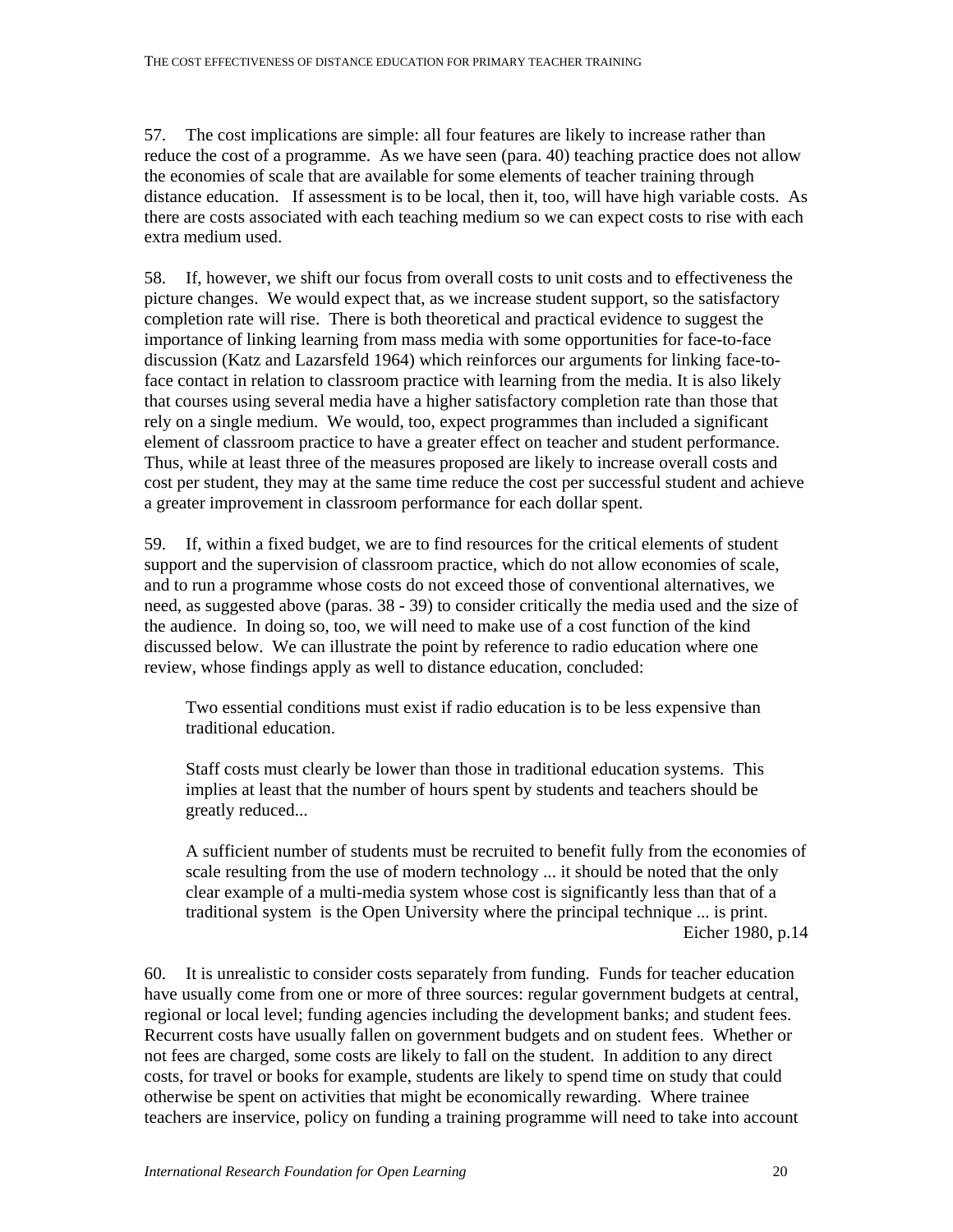their salary costs, the extent to which training will take them away from the classroom, and the eventual effect on salary budgets if they get increased pay on completion.

61. Policy on student fees has varied. Many programmes of teacher education have charged no fees; indeed, some have paid allowances. There are, however, examples of programmes funded in part by fees; this was the case for teacher upgrading programmes in Indonesia and Sri Lanka. Where teachers are following a degree course from an open university, they have generally been charged fees. Current orthodoxy is to press for the use of fees to recover some of the cost of tertiary education (cf. World Bank 1995, p.72). If fees are charged, the level at which they are set may determine the extent to which a programme can be expanded. If fees are calculated so that they cover all the variable costs of a programme, leaving some or all of the fixed costs to be found from other revenue, then there is no cost limit on the expansion of a programme. Where fees meet only some of the variable costs, then the total cost of a programme is at least in part a function of student numbers.

62. This is, however, a double-edged sword. In Indonesia it was found that 'distanceeducation trainees begin to lose their incentive to pursue the course once its costs are beyond 16 per cent of their annual earnings, a level found in the case of many trainees' (Nielsen and Tatto 1993, p. 129). Furthermore, where an open university derives a high proportion of its income from student fees it is under pressure from those students to keep fees as low as possible. This in turn encourages the university to hold down its expenditure on the labourintensive activities of student support, even though these are the very activities that may raise its success rates<sup>7</sup>. The desirability, and realism, of charging student fees will vary so much from one jurisdiction to another that the analysis is not carried further.

63. To sum up, the quality of a distance-education programme is likely to depend on a balance between its different elements, on arrangements for teaching practice and its assessment where it forms part of the curriculum, an appropriate system of assessment for trainees, and the use of a combination of teaching media. A careful analysis of the comparative costs of different media, in relation to the size of the potential audience, is necessary for effective planning. Policy questions will need to be answered about who is to meet the costs or how they are to be shared between various parties.

### **Basic costing techniques**

64. Costing may be undertaken for various different purposes. In some cases it is to answer managers' questions, establishing how to control and manage costs within an institution. In others the aim is to answer questions from planners and managers, seeking the fullest information about the cost of an activity as a step towards cost-effectiveness analysis. While managers may be concerned only about expenditure that falls on their budget, the planner needs a fuller picture of the costs. This section discusses costing for planning and is based on the techniques that have yielded the data discussed earlier. It also examines the costing of individual media

### *Cost analysis*

65. In order to calculate the costs of a programme we need to go through the following stages:

 identify all the costs; annualise the capital costs; reduce the costs to a single, constant currency where necessary; calculate unit costs;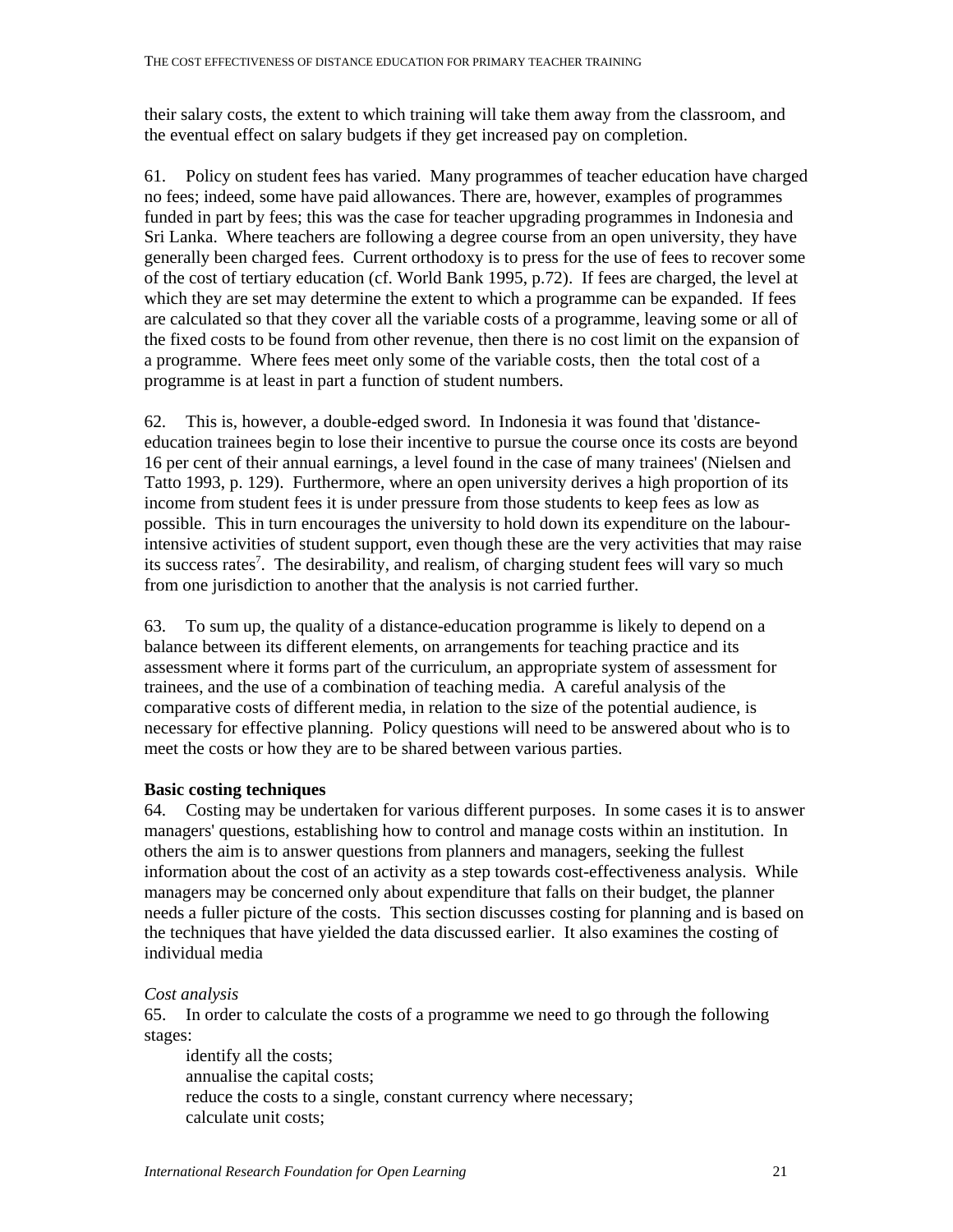derive a cost function.

66. In identifying the costs we often need to make do with best available data, rather than with totally reliable data. It may, for example, be necessary to make estimates of the cost of buildings, or to use a shadow price, such as the probable rent of an alternative building, where actual figures are not readily available. Unesco (1977, p.31) has suggested that, in identifying the costs for an educational media project, it is helpful to seek costs in the following categories:

- 1. Buildings of a general nature
- 2 Specialised buildings Studios **Other**
- 3. Equipment and materials
- 4. Consumable furniture and spare parts
- 5. Labour
- 6. Other resources

 Energy by type and mode of transmission **Other** 

67. In order to look at annual costs, and compare costs with those of alternatives, we need to derive an annual cost from any capital cost. In other words, we need to establish the annual cost of using the capital necessary for a project. Unless we do this, the cost in any year where there is significant capital expenditure is distorted. In calculating the annual cost we need to take account both of the capital cost of the building or equipment and of its life. Many economists argue that we need also to take account of the 'interest one could receive on the capital if it were invested in bonds, say, instead of the [equipment bought]. The resulting annualization can reasonably be thought of as the annual rent one would pay if the equipment were leased rather than purchased' (Jamison 1982, p.276). Cost calculations are then sensitive to the interest rate chosen: some studies have used a single rate, often 7.5 per cent, while others have shown the effects of using a range of interest rates such as 0 per cent, 7.5 per cent and 15 per cent $8$ .

68. Some programmes involve expenditure in more than one currency. In other cases cost data covers a number of years where the value of a currency has changed because of inflation. In order to ensure comparability, it is therefore necessary to use appropriate deflators to express currency in a constant form. In table 1, for example, all costs have been converted to US dollars, using the conversion rate applying at the date of the study, and then converted to constant US dollars for 1992.

69. The next stage is to calculate a unit cost. As noted above (para. 21), some studies have derived a cost per study hour, others a cost per student, others a cost per successful student. Many studies of educational costing are concerned with the cost per student or, to assist comparison between full and part-time study, with the cost per full-time student equivalent. In the case of distance-education projects we are likely to be concerned with more than one unit cost. We may, for example, need to know the cost per radio broadcast, the cost per printed booklet, and the cost for each tutorial session.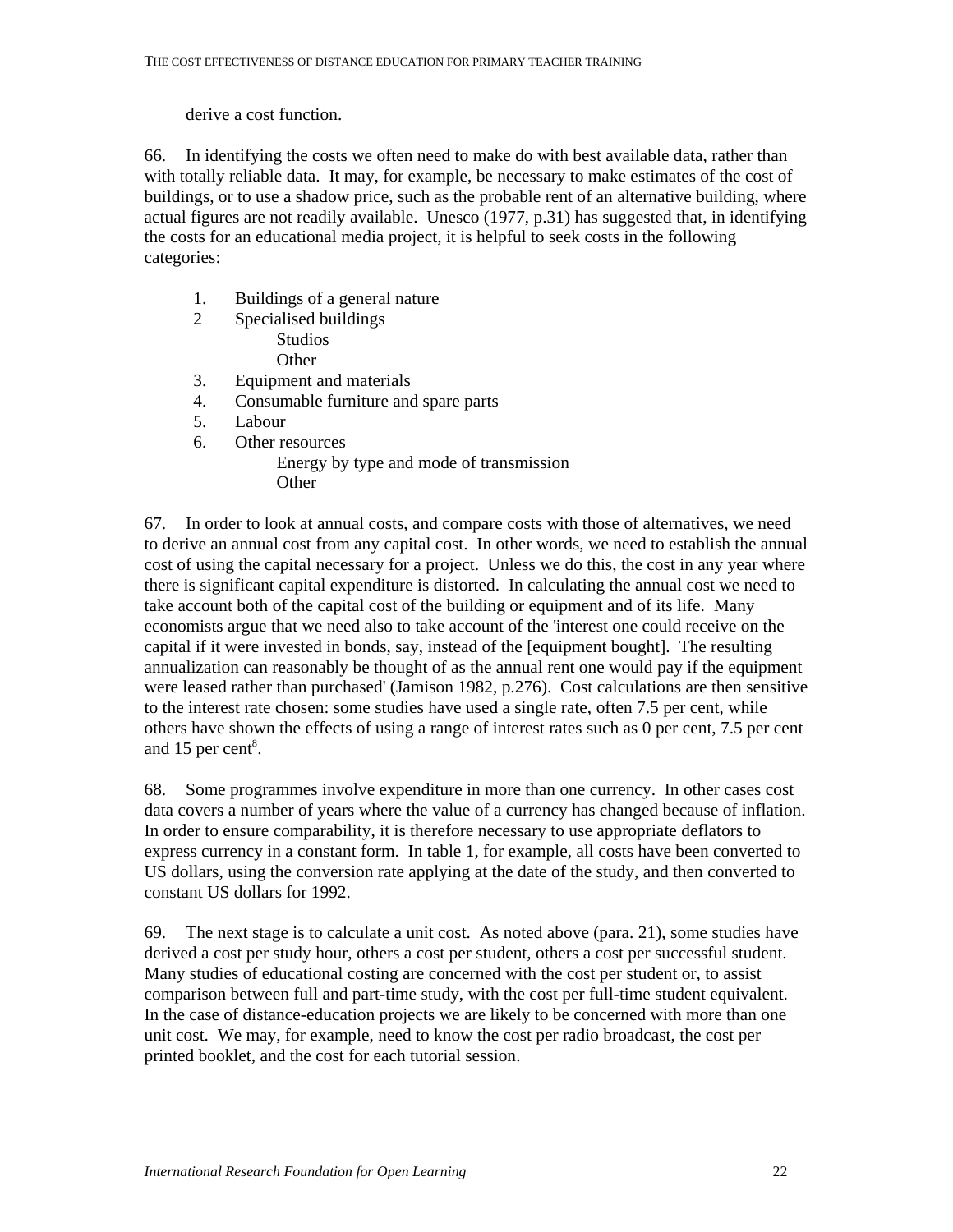70. In calculating unit costs, and deriving a cost function, it is useful to distinguish between the different kinds of activity involved in distance education, some of which are shown in table 2, below, and separate out the costs of:

 general administration of the programme, which may include evaluation costs initiation costs production costs reproduction costs distribution costs reception costs.

We need at the same time to bear in mind that fact that these costs are likely to fall on different budgets so that information about them may be in a number of different places.

71. A high proportion of the general administration and initiation costs are generally fixed as are some production costs. Many of the reproduction, distribution and reception costs are variable, especially if we regard tutoring as being a reception cost. The development of a cost function allows us to look at the significance of fixed and variable costs for programmes at different levels of activity.

72. The development of a cost function makes it possible for us to compare the costs of a distance-education programme with alternatives and to consider the effect of increasing its scale on the average or unit cost. The simplest cost function has the form,

 $TC(N) = F + VN$ ,

where *TC* is the total cost, *N* is the number of students, *F* is the fixed cost and *V* is the variable cost per student. Thus , for example, a study of the Air-Correspondence High School in Korea found that, in 1976 \$\$, it had fixed costs of \$444 000 and variable costs of \$36.90 per student so that the cost function had the values

 $TC(N) = 444\,000 + 36.9N$ 

With enrolments around 20 000 it was then possible to calculate an annual cost per student of about US\$60 (Kye-Woo Lee et al. 1982, p.156-7).

73. To develop a simple cost function we may, in fact, need to calculate separate functions for each medium, looking at the cost per student by medium. In the same example, costs were calculated separately for four separate elements of costs with the function

$$
TC = C_{rm} + C_{rp} + C_{cl} + C_{ae'}
$$

'where *Crm* is the cost of teaching by reading materials, *Crp* costs of teaching by radio programs, *Ccl* costs of teaching at classrooms, and *Cae* costs of central administration and evaluation' (ibid.)

74. Cost functions of this kind enable us to consider the implications of enlarging or contracting programmes and of allocating resources between different media. Where spreadsheets have been used to build up a picture of costs, it is possible to use cost data simply in order to look at the cost implications of decisions about teaching. Still following the same example, the variable cost per student of teaching using reading materials was \$20, of radio was \$0.44, of classroom sessions \$16.40 and of administration \$0.08. Spreadsheet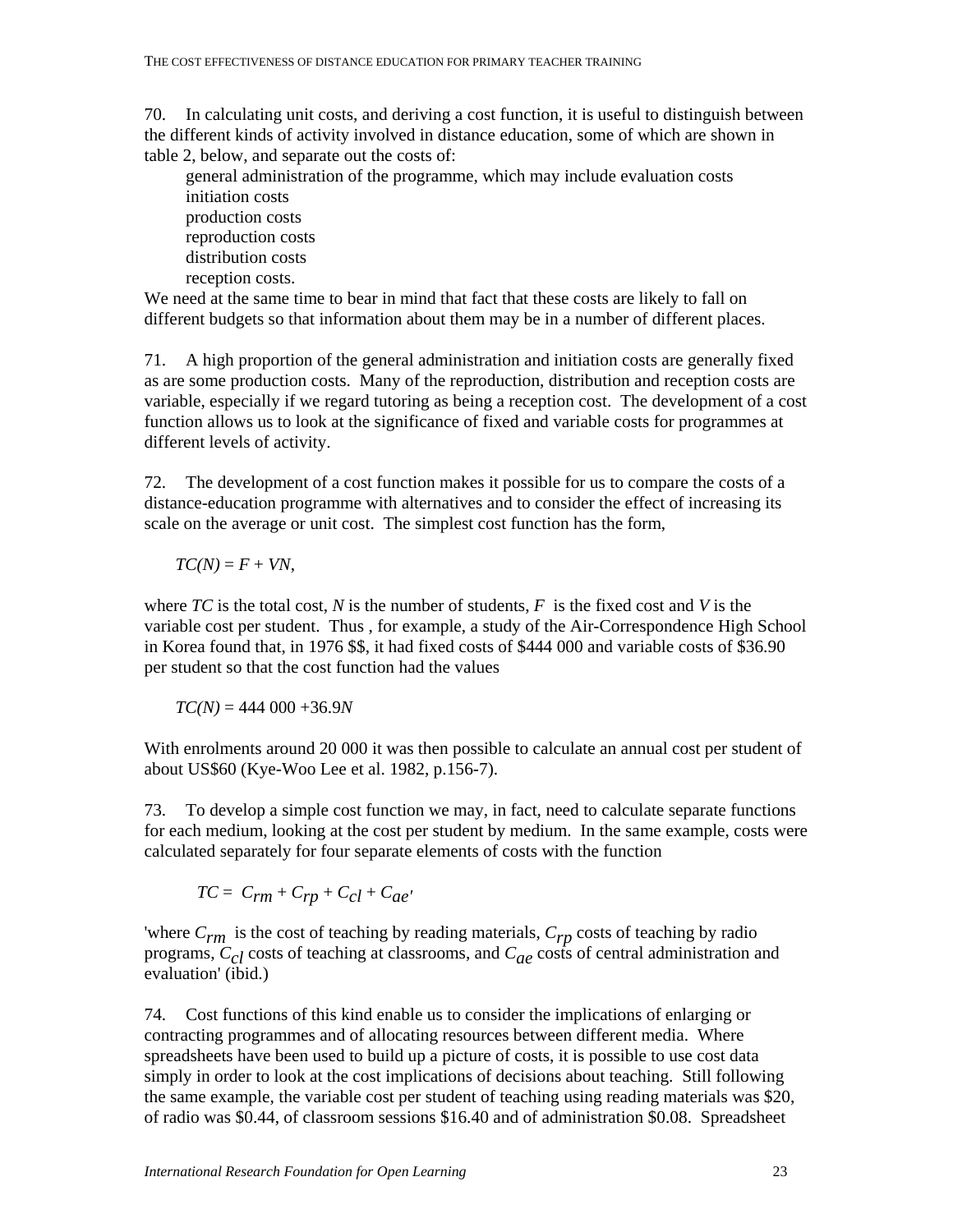simulations would therefore enable one to see the effect on the total cost of the programme not only of doubling the size of the number of students but also of changing the mix of components by, say, increasing the number of classroom sessions.

#### *Costs of individual media*

75. This approach makes it possible to analyse the costs of individual media and so to reach some generalisations about their costs.

76. Print is widely, though not quite universally, used in programmes of distance education and often carries the main burden of teaching. There is often a wide range of options open to the planner considering how to use print: it may be possible to print at the distance-teaching institution itself, or at its parent body, or through a government printer or in the private sector. While costs vary widely, an early study found 1978 costs for printing a 20 page A4 publication, excluding the writing and editing costs, were in the range US\$0.07 to 0.19 in Bangladesh, the Philippines and Taiwan (equivalent to 1992\$0.14 to \$0.38) (Perraton 1982a, p.16-17).

- *Initiation* costs depend on decisions to be taken about printing internally or externally. The main element in the *production* of printed materials is likely to be the necessary academic and editorial staff time. Costs for producing the original document will be increased where translation is necessary and where calligraphy is used to prepare originals, rather than typing, wordprocessing or typesetting.
- Some *reproduction* costs are fixed but, especially for large print runs, most of the cost varies with the number of copies being printed, itself a function of the number of students. Thus the price of paper is likely to be the most important variable affecting the cost of print. Until recently the cost per page has fallen sharply as the print run has risen from about 200 to 1000 and then tended to flatten. Changes in print technology have begun to change this so that small print runs are becoming more economic.
- *Distribution* costs vary with the number of points to which materials are distributed. Thus costs to the institution are reduced if materials are distributed to depots from which students have to collect them.
- *Reception* costs are of two kinds. Students may have costs if they have to collect materials. In contrast with other media, there is no cost to students in using printed materials. If the costs of tutoring, in response to printed materials, are included here then there will be a significant reception cost which will vary with the number of students and with the amount of work they and their tutors are required to do.

77. Radio and television have a similar cost structure with high fixed costs and low variable costs. 'For all sizes of operation, the costs for systems using television are from three to ten times higher than for systems using radio' (Eicher 1980, p.14). At the same time there is a wide variation in the costs of television. One study found costs for an hour of television varying from 1980US\$175 to \$53 800 (equivalent to 1992 \$291 to \$89 494), with a ratio of 307:1 between the highest and lowest cost (Curran 1990, p.33).

 The *initiation* costs of radio or television may include the setting up of a broadcasting system, including transmitters and the provision of sets to the audience. In this case the costs attributable to education are likely to be dramatically higher than those where education can use an existing service. If a programme is going to need a large number of programmes on a continuing basis it may be necessary to build and equip studios, thus, again, involving significant fixed costs.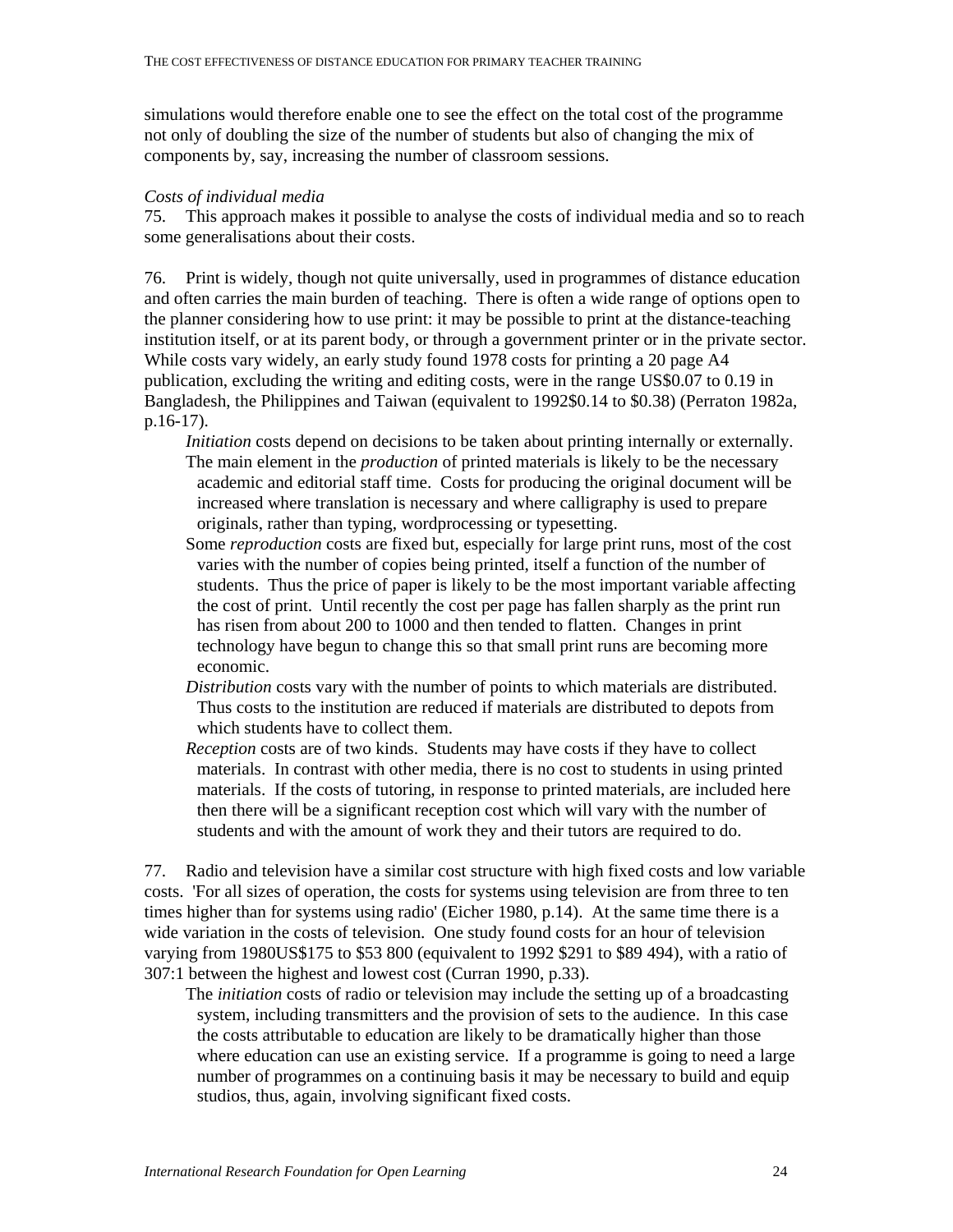- *Production* costs for broadcasts are generally higher than they are for print where they require the use of studios and production staff as well as academic staff time. There are no *reproduction* costs for broadcasting.
- *Distribution* costs will fall into one of four categories: an educational agency may control its own transmitter, meeting the total cost of transmission; it may buy transmission time at the standard market rate; it may have access to transmission time at a favourable rate such as the marginal cost of transmission; it may have access to transmission time free. The costs of distribution may, therefore, rest with the distance-teaching institution or be shared with a broadcasting authority.
- In some cases satellite transmission may be a possibility and may compare favourably in cost with terrestrial alternatives. India and Indonesia, for example, have experience through the SITE and Palapa projects of using satellite distribution for education. There are proposals to use direct broadcasting satellites for education in Latin America. Costs for satellite links include the cost of the uplink, from the studio where a programme is initiated, the cost of a transponder or of transponder time, and the cost of the downlink at the point of reception. Except for direct broadcast satellites there are then on-costs for getting the signal from the downlink to the student's individual receiver.
- *Reception* costs will be significant if students have to equip themselves with a television set. If students follow broadcasts together, in a study centre for example, the cost of a receiver may fall on a local agency rather than on the individual or the distanceteaching institutions. The price, and availability, of batteries may be a constraint on the use of radios.

78. Audio and videocassettes offer an alternative way of distributing teaching material in audio or audiovisual form. For relatively small numbers of students it may be cheaper to distribute cassettes than to broadcast. A study at the British Open University found that a television broadcast became cheaper than it would be to lend students videocassettes where there were less than 936 students a year over four years; with less than 527 students it was cheaper to give them the videocassette than to set up a machinery to provide them on loan (Rumble 1988, pp254-5).

- There are some *initiation* costs but these may be more modest than for broadcast quality radio and television. Audio cassette masters can be produced using only a high grade tape recorder and a room suitable for use as a studio.
- In practice *production* costs for cassettes tend to be lower than for broadcast radio and television as lower technical standards are seen as acceptable.
- There are *reproduction* costs for the production of cassettes from a master. The most significant cost element here is the cost of the individual cassettes and is therefore variable. While in principle it may be possible to recoup costs by loaning cassettes and reusing them, this in turn imposes costs for organisation and for carriage.
- *Distribution* costs are involved and vary with the weight and number of cassettes being distributed.
- There are likely to be significant *reception* costs as students will need to have, or have access to, a cassette player.

79. Computer links are beginning to be used in distance education. Two kinds of use can be distinguished. In some cases authors have collaborated, using email, so that it is easy for them to work together even if physically separated. The costs in this case are usually a negligible addition to the cost of course development. There is experience of this kind of use within and between developing countries. There is also some experience of the use of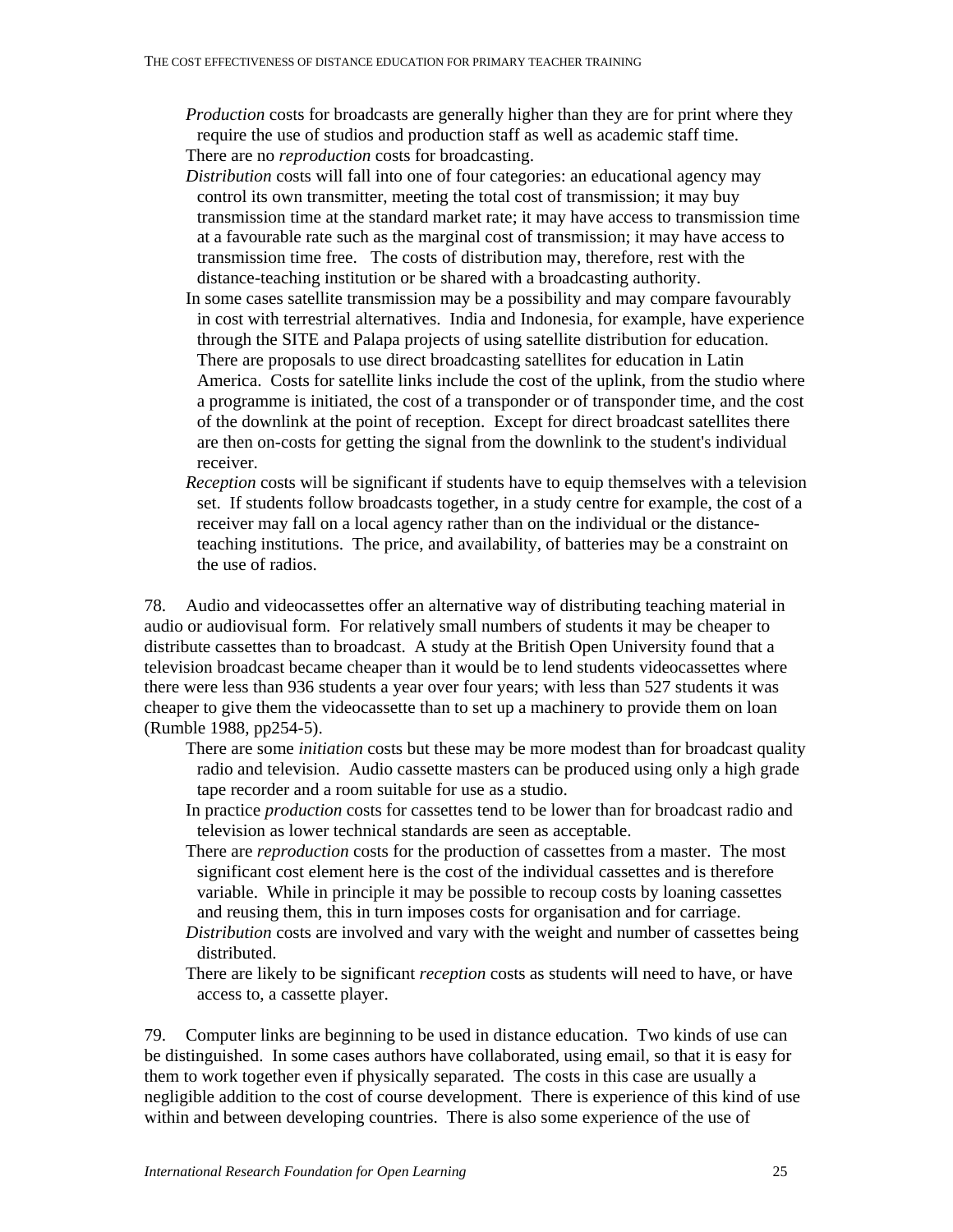computer conferencing within distance education. Only a limited number of cost studies are available. Early studies of costs found a fivefold increase in actual over planned costs (Eicher 1980, p.15) and that 'the costs of computer-assisted learning schemes are from ten to fifty times higher than those of systems using television' (ibid p.14). A detailed cost study for the British Open University found that the cost per student hour of computer conferencing on a course where it was introduced was £52 in 1988 (1992US\$107) (against a planned cost of £24 or \$50) and the cost per student/course was £474 (\$979) for a total of 1364 students.

- *Initiation* costs depend on the state of development of the computer service within the institution concerned but are in principle relatively high.
- *Production* costs are likely to be high where material is specially produced for computer-based instruction. Where computer conferencing is used principally to enable and encourage interaction among students and tutors, production costs will be more limited.
- *Reproduction* costs are insignificant.
- The level of *distribution* costs depends on the access that students and tutors have to a distribution network. Where, as within an institution, they already have access, costs are likely to be borne by the institution so that the individual costs are modest. *Reception* costs are relatively high as each student needs access to a computer, a modem and a telephone line. Telephone line charges will be a significant cost in any jurisdiction where a student has to pay more than a local call charge.

80. Table 2 shows how far costs are fixed or variable and where responsibility for meeting them is likely to rest.

81. To conclude, the most important variables for the planner are likely to be the size of the audience and the nature of the face-to-face support and supervision of classroom practice provided within the programme. Where the size of the audience is very large, then media that have relatively high costs may be justified: the cost per study hour of television, for example, may be quite acceptable for an audience measured above 10 000 where it could not be justified for smaller numbers.

### **Conclusions**

82. The world's experience of using distance education for teacher training is yielding a number of consistent conclusions, even while it is defining a new set of research questions. Distance education has been used effectively for many programmes of teacher training, at all levels, and for a variety of different purposes. Programmes have often included a number of different elements, reflecting the various aims of teacher eduction. In this paper we have stressed the importance of classroom activities, and classroom practice, as this has often been the weakest part of such programmes. Integration between the various elements has also been shown to be of critical importance. The careful selection of media is likely to have an effect on quality and will have cost implications.

83. The evidence is consistent that distance education can have economic advantages as compared with other methods of teacher training. In seeking those advantages it is necessary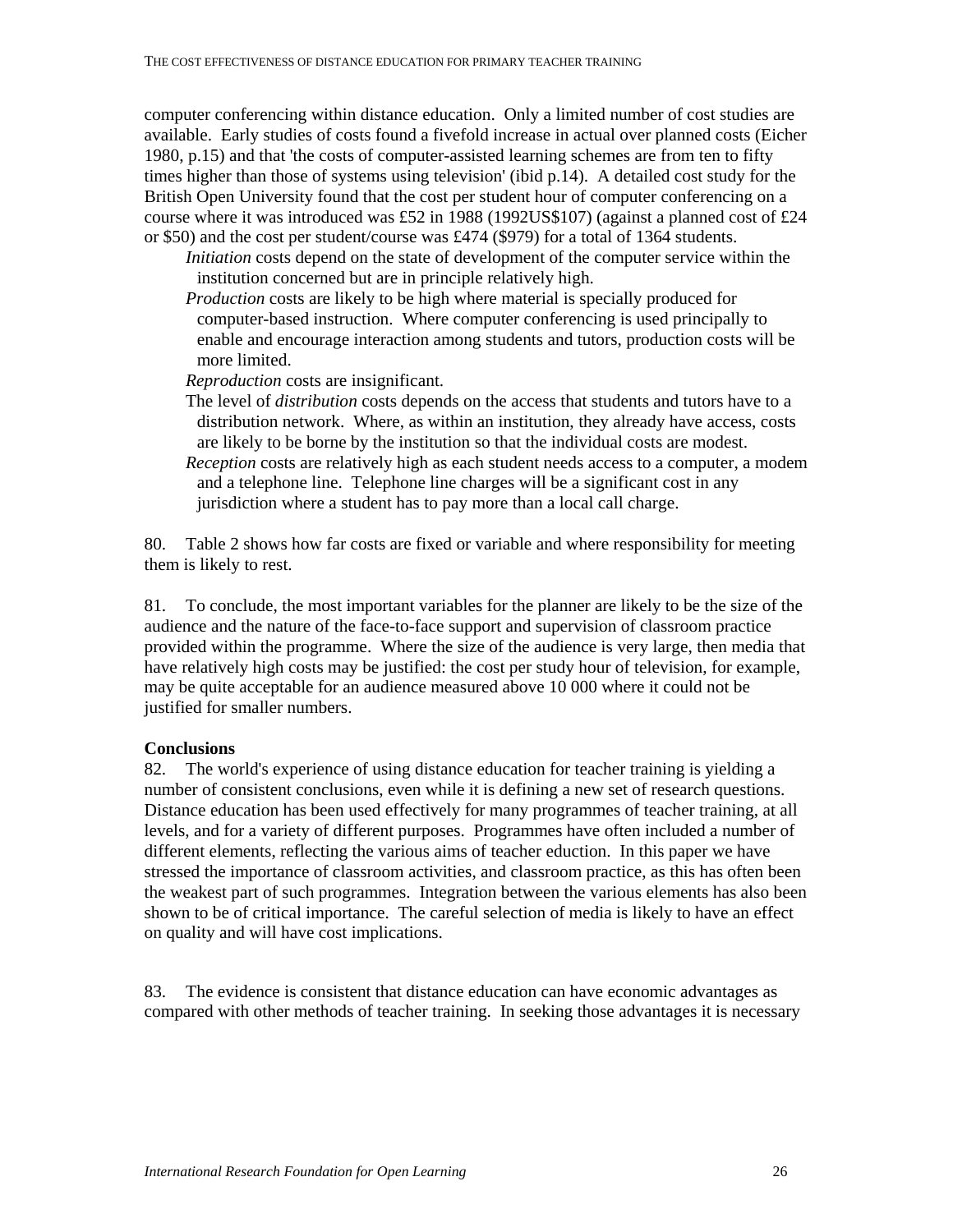| Medium                   | Features                                                                                                                                                                                                                         | Location of expenditure |                                                                |                                                                                                |  |
|--------------------------|----------------------------------------------------------------------------------------------------------------------------------------------------------------------------------------------------------------------------------|-------------------------|----------------------------------------------------------------|------------------------------------------------------------------------------------------------|--|
|                          |                                                                                                                                                                                                                                  | Reproduction            | Distribution                                                   | Reception                                                                                      |  |
| Print                    | Initiation costs can be modest<br>Origination costs fixed; reproduction costs vary<br>with number of copies<br>Level of costs differ widely according to quality<br>of print<br>Can be two-way if assignments included           | Instn                   | Instn                                                          | None                                                                                           |  |
| TV                       | Initial installation cost high<br>Production costs fixed<br>Distribution costs fixed for given transmitter<br>coverage<br>Unit cost is likely to be high below 200 000<br>students then to rise again above 1 million<br>One-way | n/a                     | Instn but<br>may be<br>shared with<br>broadcast-<br>ing agency | Local<br>institution<br>for group<br>study or<br>student if<br>individual<br>to provide<br>set |  |
| Radio                    | Installation cost relatively high<br>Production costs fixed<br>Distribution costs fixed for given transmitter<br>coverage<br>Cost generally one tenth that of tv<br>One-way                                                      | n/a                     | Instn but<br>may be<br>shared with<br>broadcast-<br>ing agency | Student<br>(e.g.<br>batteries)                                                                 |  |
| Audio/video<br>cassettes | Initial installation cost lower than for radio or ty<br>as no transmitter required<br>Production costs fixed<br>Reproduction and distribution costs vary with<br>numbers<br>One-way                                              | Instn                   | Instn                                                          | Student<br>(e.g.<br>player,<br>batteries)                                                      |  |
| Computer<br>conferencing | No production cost. Distribution costs dependent<br>on cost of access to telephone network<br>Running costs for institution vary with number of<br>students<br>Multi-way                                                         | n/a                     | Instr/<br>student                                              | Student                                                                                        |  |

# **Table 2: Location and nature of costs for various media**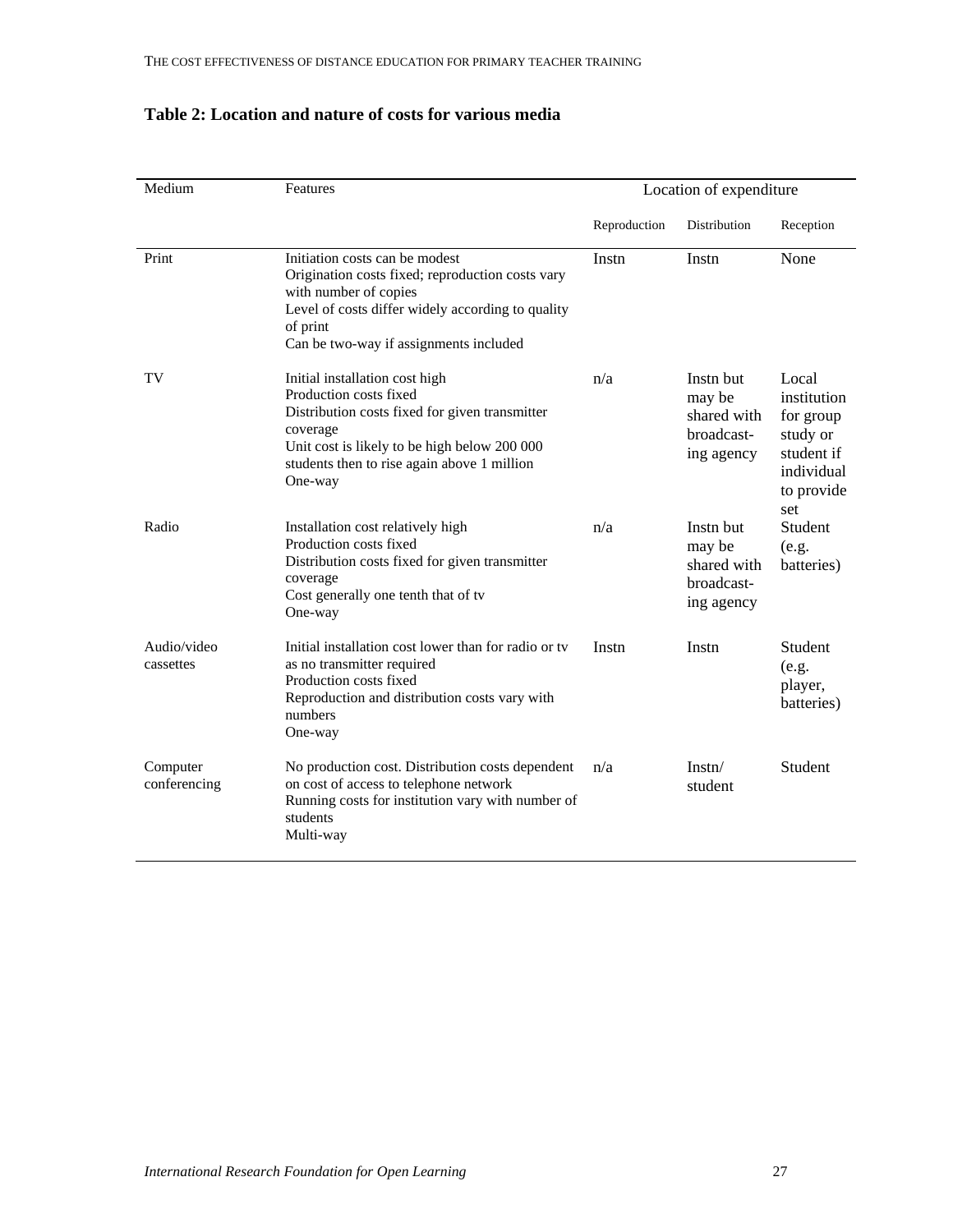to strike a balance between teaching methods that show economies of scale and those that depend on close interaction between teachers and their tutors or mentors, in which such economies are not possible. Techniques of cost analysis have been developed and widely used which make it possible both to draw up sound plans for teacher education and to calculate the cost per student and cost per successful student. The economic arguments in this paper rest on such cost analysis.

84. There are three major areas in which further research would help to improve practice. The first concerns the ways in which programmes of distance education can most readily be integrated with other activities designed to support classroom teachers and, closely related, the various models for managing, supervising and assessing classroom practice within distance-education programmes (para. 6 and 52 above). Second, there are few studies that have looked at ways to maximise quality, building on what we know both about teacher training and about distance education, and about the relations between alternative educational methodologies and the various competencies which teacher trainees need to develop. We do not know enough about the comparative strengths of different methodologies in changing teacher attitudes and classroom behaviour or in the teaching of particular subjects (para. 36 and 47-8). Third, communication technology is changing rapidly in its availability and its cost. Our planning would be strengthened by fuller information on the transferability and the costs of different communication media (para. 75).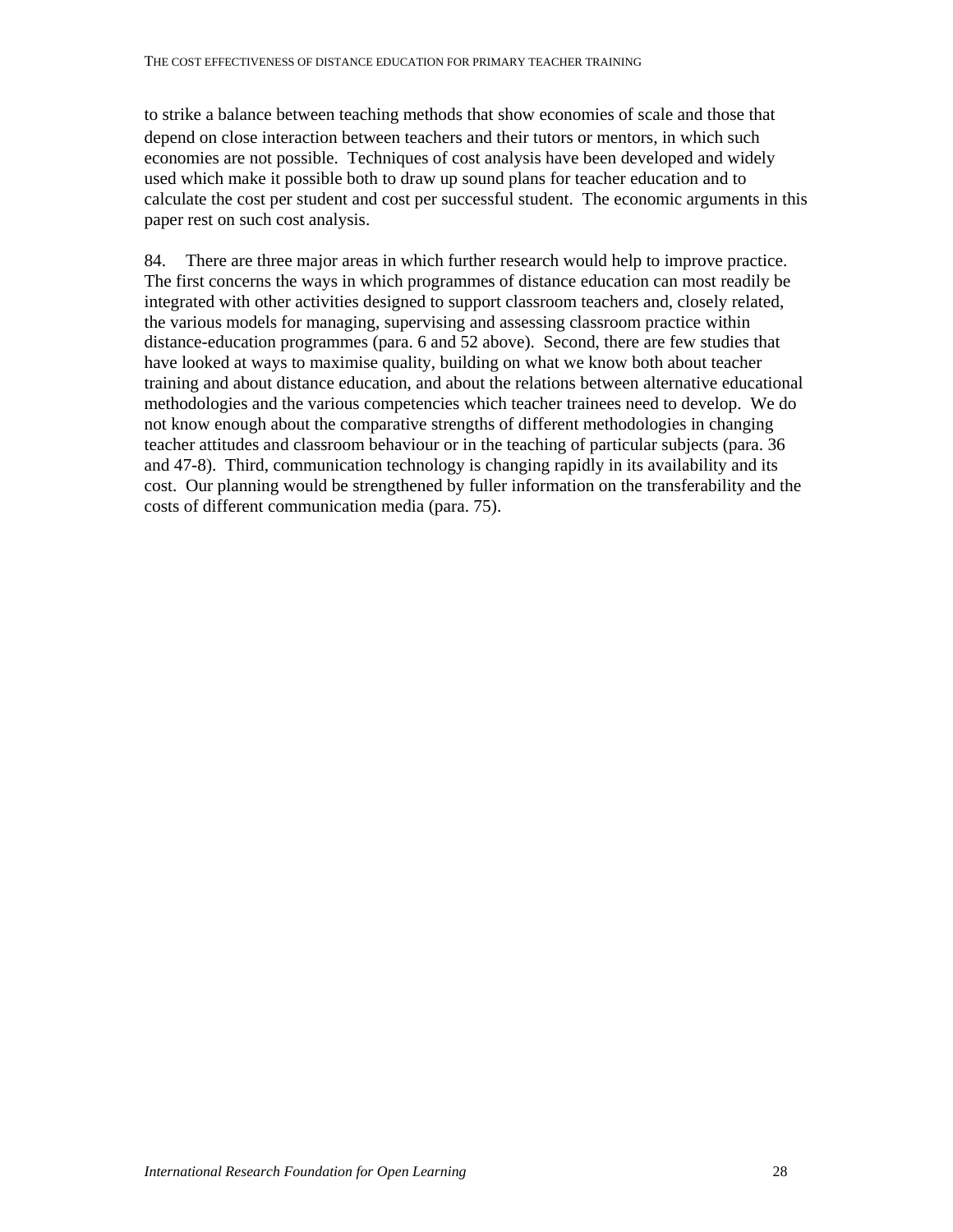## **Notes**

1. The term 'distance education' is used here as a broad term to embrace programmes, some of which may be described by those running them as 'open learning'. Distance education is defined as 'an educational process in which a significant proportion of the teaching is conducted by someone removed in space and/or time from the learner'. The definition thus includes the many programmes in which there is some face-to-face contact between students and tutors, and work based in and around teaching practice.

2. Following convention the term 'teacher training' is used even though many educators dislike the narrowness implied by the word 'training'. It may often be read as 'teacher education and training'.

3. Part of this section, and certain other parts of the paper, are based on Perraton 1993 by permission of the Commonwealth Secretariat, the copyright holder.

4. It has often been difficult for researchers or practitioners to gather the data needed for rigorous cost analysis. While it would be possible to add to the data sets in table 1, this might be at the expense of the quality of the data. I am not aware of data from less rigorous studies that would contradict the findings set out in this paper.

5. One of the difficulties in such research is to distinguish the effects of particular forms of training from those that relate to longer or shorter periods of classroom experience.

6. A classic review here is Chu and Schramm 1968. A more recent discussion appears in Moore and Kearsley 1996, pp 60-7.

7. A point made to me by the late Dr G Ram Reddy, founding Vice-Chancellor of the Indira Gandhi National Open University

8. The standard formula for annualising costs is in terms of the initial capital cost, *c*, its lifetime in years, *n*, and the discount rate or prevailing rate of interest, *r*. The annualised cost is then given by an annualisation factor,  $a(r,n)$  multiplied by  $c$ , where:

 $a(r,n) = [r(1+r)^n]/[(1+r)^{n-1}].$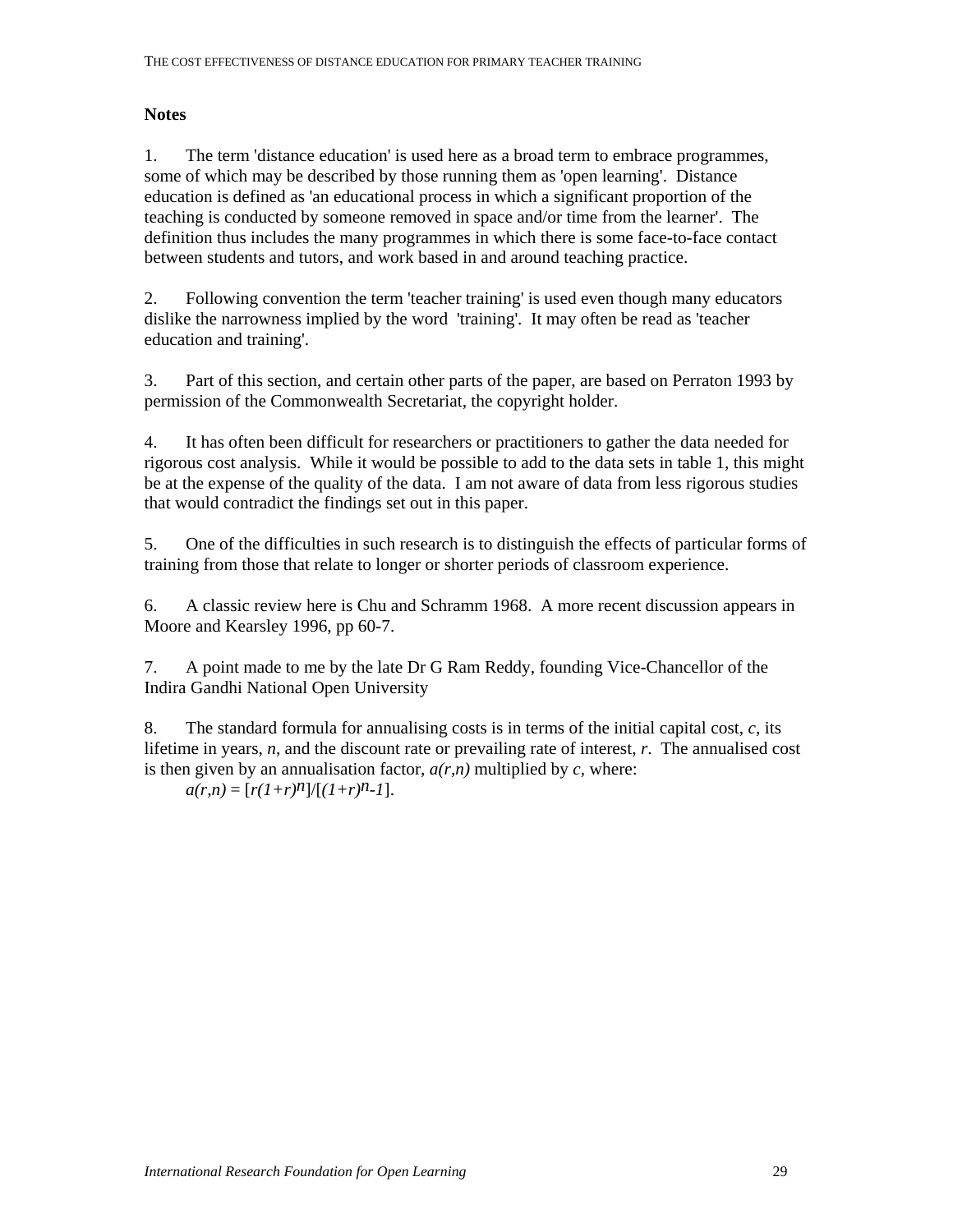#### **Select annotated bibliography**

Asian Development Bank 1987 *Distance education in Asia and the Pacific vols. 1-2* (proceedings of regional seminar on distance education) Manila

Volume 1 has eight general papers including one on finance and cost effectiveness. Volume 2 has five country case studies and twelve country papers including descriptive and statistical data.

Avalos, B 1991 *Approaches to teacher education: initial teacher training*, London: Commonwealth Secretariat

A thoughtful review of world experience prepared as background for the Commonwealth conference of ministers of education in 1990. Includes discussion of the process of teacher training, curriculum, and issues concerning effectiveness and quality.

Avalos, B 1993 *Initial teacher training: South Asian approaches* London: Commonwealth Secretariat

Country papers for Bangladesh, India, Pakistan and Sri Lanka together with an overview

Beeby, C E 1966 *The quality of education in developing countries* Cambridge Mass: Harvard University Press

A classic, well-argued and valuable study of the determinants of quality in education and of the constraints on measures to raise the quality of teacher education

Carnoy, M and Levin, H M 1975 'Evaluation of educational media, some issues' *Instructional Science* 4

A refreshingly sharp and honest account of the difficulties of honest appraisal of projects with a warning against the 'benefit of the doubt bias' that has resulted in over-statements about the power of educational media

Colclough, C and Levin, K 1993 *Educating all the children: strategies for primary schooling in the south* Oxford: Clarendon Press

A study originally prepared for the Jomtien conference of the educational and economic implications of achieving universal basic education

Coombs, P H and Hallak. J 1987 *Cost analysis in education* Baltimore: John S Hopkins University Press

A practical handbook on the techniques of cost analysis, written for educational managers, and based on the experience of the International Institute for Educational Planning and the Economic Development Institute of the World Bank

Dhanarajan, G et al. 1994 *Economics of distance education* Hong Kong: Open Learning Institute Press

The most recent set of papers on the subject, which followed a conference of the Asian Association of Open Universities on the topic. In addition to overview papers there are studies of the economics of various institutions in China, India, Japan and South Korea. Has more about higher education than about other levels.

Dock, A W et al. 1988 *Training teachers through distance methods: an evaluation of a Sri Lankan programme*, Colombo/Stockholm: SIDA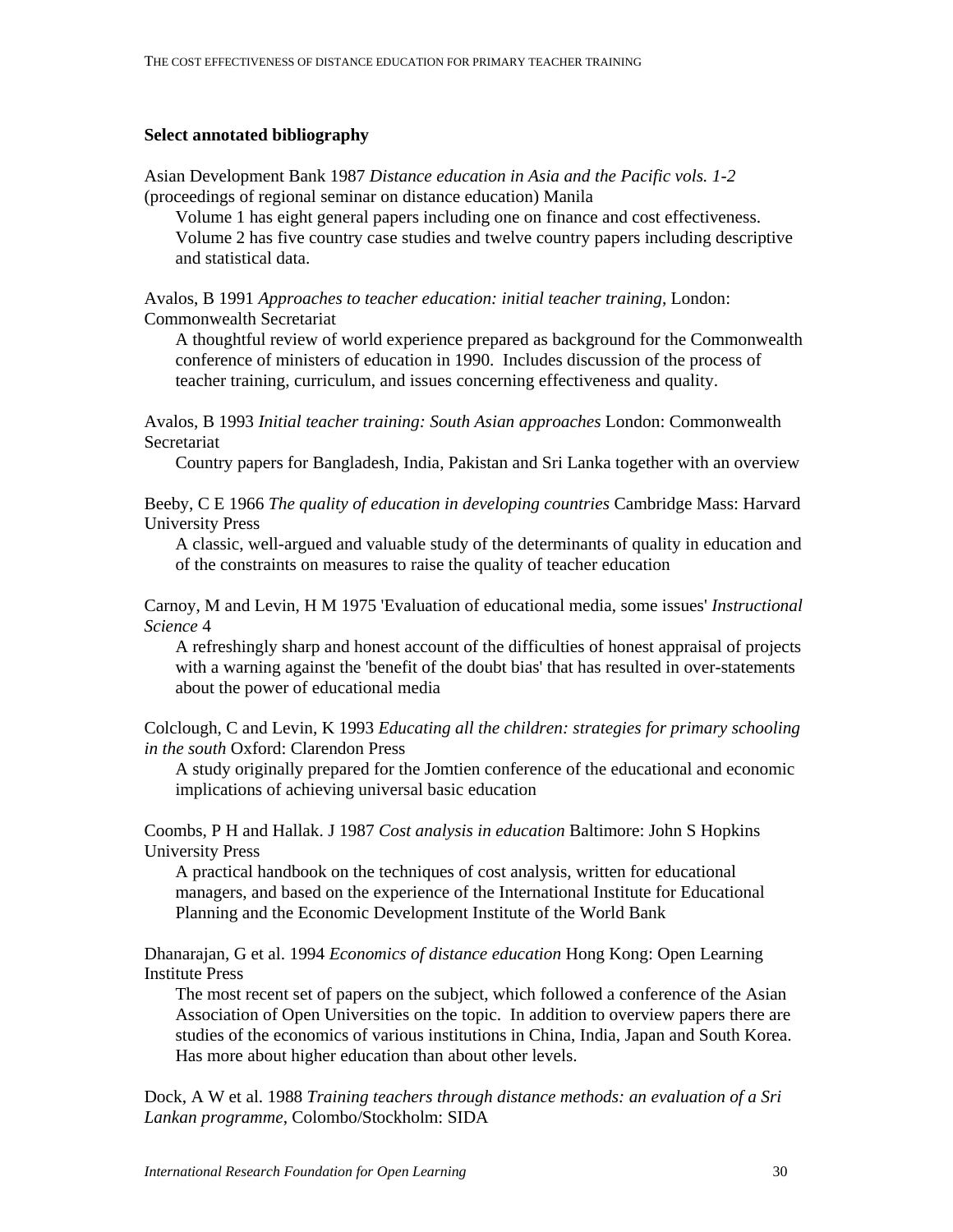A descriptive and evaluative study of Sri Lankan experience which includes an examination of the effectiveness of the distance-education approahces described.

Dove, L A 1986 *Teachers and teacher education in developing countries* London: Croom Helm

Include discussion both of curriculum and of the planning and management of educational systems. Four of eleven chapters concern teacher education, with discussion of its content and methodology.

Hawes, H and Stephens, D 1990 *Questions of quality: primary education and development* Harlow: Longman

A review of international experience, mainly in Africa and Asia, on practical ways of raising the quality of primary education within the constraints bearing on many educational systems.

Jamison, D T, Klees, S J and Wells, S J 1978 *The costs of educational media* Beverly Hills: Sage

Combines useful and clear accounts of a methodology for costing with costed case studies, mainly of projects using broadcasting, in El Salvador, South Korea, Mexico, Nicaragua and the USA

Lockheed, M E, and Verspoor, A 1991 *Improving primary education in developing countries* Oxford: Oxford University Press

A review of world-wide experience undertaken by World Bank researchers with a wealth of evidence on educational and economic effectiveness based on extensive reviews of the literature. Includes chapters on improving learning achievement and improving the preparation and motivation of teachers.

Mählck, L and Temu, E B 1989 *Distance versus college trained primary school teachers: a case study from Tanzania* Paris: International Institute for Educational Planning One of the few published comparative studies of alternative methodologies based on Tanzania's experience of running a distance-education training programme for 45 000

teachers

Mingat, A and Jee-Peng Tan 1988 *Analytical tools for sector work in education* Baltimore: Johns Hopkins University Press

A more demanding book than Coombs and Hallak (1987) illustrating the use of economic analysis in educational decision-making. A World Bank publication reflecting its preferred policy options of the late 1980s but providing methods for the tool kit of the education sector analyst.

Moon, B and Mayes, A S 1995 'Frameworks, competencies and quality: Open learning dimensions to initial teacher education and training' in Bines, H and Welton, J M *Managing partnerships in teacher training and development* London: Routledge

Describes the British Open University postgraduate certificate in education, discussing its curriculum, approach to assessment, and structure, with an account of the employment of school-based mentors as a key element in the programme

Nielsen, H D et al. 1991 *The cost-effectiveness of distance education for teacher training* (Bridges research report no. 9) Cambridge Mass: Bridges Publications, Harvard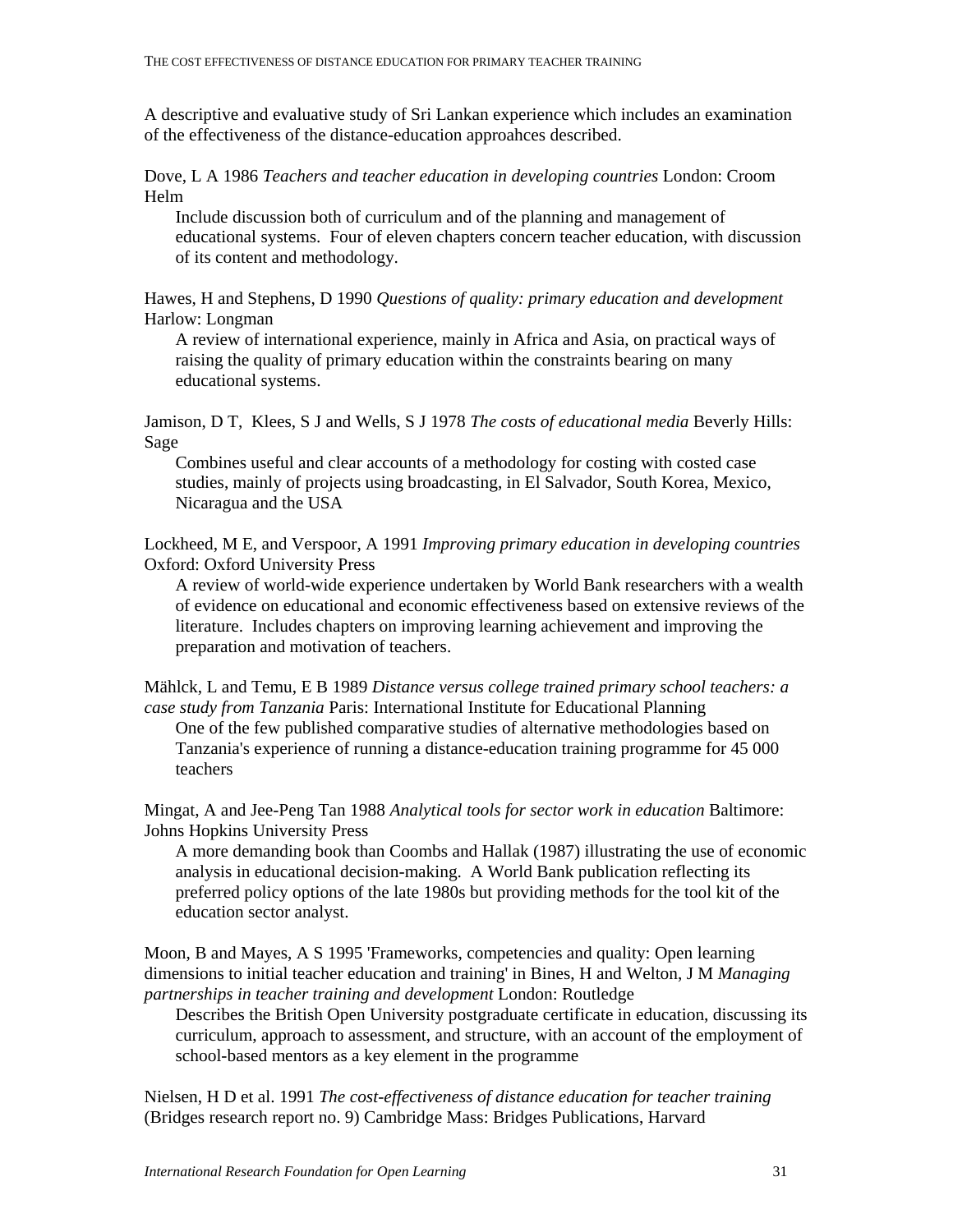A comparative study based on research in Indonesia and Sri Lanka and, in each country, looking at costs and outcomes of alternative approaches to teacher training. The report forms the basis of one chapter in Perraton 1993

Orivel, F 1987 'Costs and effectiveness of distance teaching systems: a methodological approach' (mimeo) Dijon: IREDU, Université de Bourgogne

Sets out a framework for the economic analysis of projects using distance education which has formed the basis for much later work

- Perraton, H 1982a *The cost of distance education* Cambridge: International Extension College A short summary of the evidence available at the time on costs, in both industrialised and developing countries, together with some discussion of the methods used
- Perraton, H 1993 *Distance education for teacher training* London: Routledge An international review, commissioned by the Commonwealth Secretariat and the Commonwealth of Learning, with three overview chapters and case studies on work in Australia, Britain, Brazil, Indonesia, Kenya, Nepal, Nigeria, Pakistan, Sri Lanka, Tanzania, and Zimbabwe

Schiefelbein, E and Simmons, J 1981 *Determinants of school achievement: a review of research for developing countries* Ottawa: IDRC

A short summary of the findings of research literature on factors affecting school effectiveness, including discussion of teacher training

Taylor, D C 1983 'The cost effectiveness of teacher upgrading by distance teaching in Southern Africa' *International Journal of Educational Development* 3:1 Examines the data then available on the comparative effectiveness of conventional and distance-education approaches to teacher training with particular reference to Kenya,

Lesotho and South Africa

Unesco 1970 *Better teachers,* Paris: Unesco

An early account of Unesco/UNICEF experience of using distance education for teacher training in Palestinian refugee camps

Unesco 1977 *The economics of new educational media (vol.1): Present state of research and trends,* Paris: Unesco

Unesco 1980 *The economics of new educational media (vol.2): Cost and effectiveness,* Paris: Unesco

Unesco 1982 *The economics of new educational media (vol.3): Overview and synthesis*, Paris: Unesco

These three volumes include general discussion of costing methodology, reviews of the evidence on cost in projects using communication technology of various kinds, and summary case study data.

Young, M et al. 1980 *Distance teaching for the third world* London: Routledge (second edition 1991 Cambridge: International Extension College)

A general account of the role and potential of distance education with one chapter on teacher education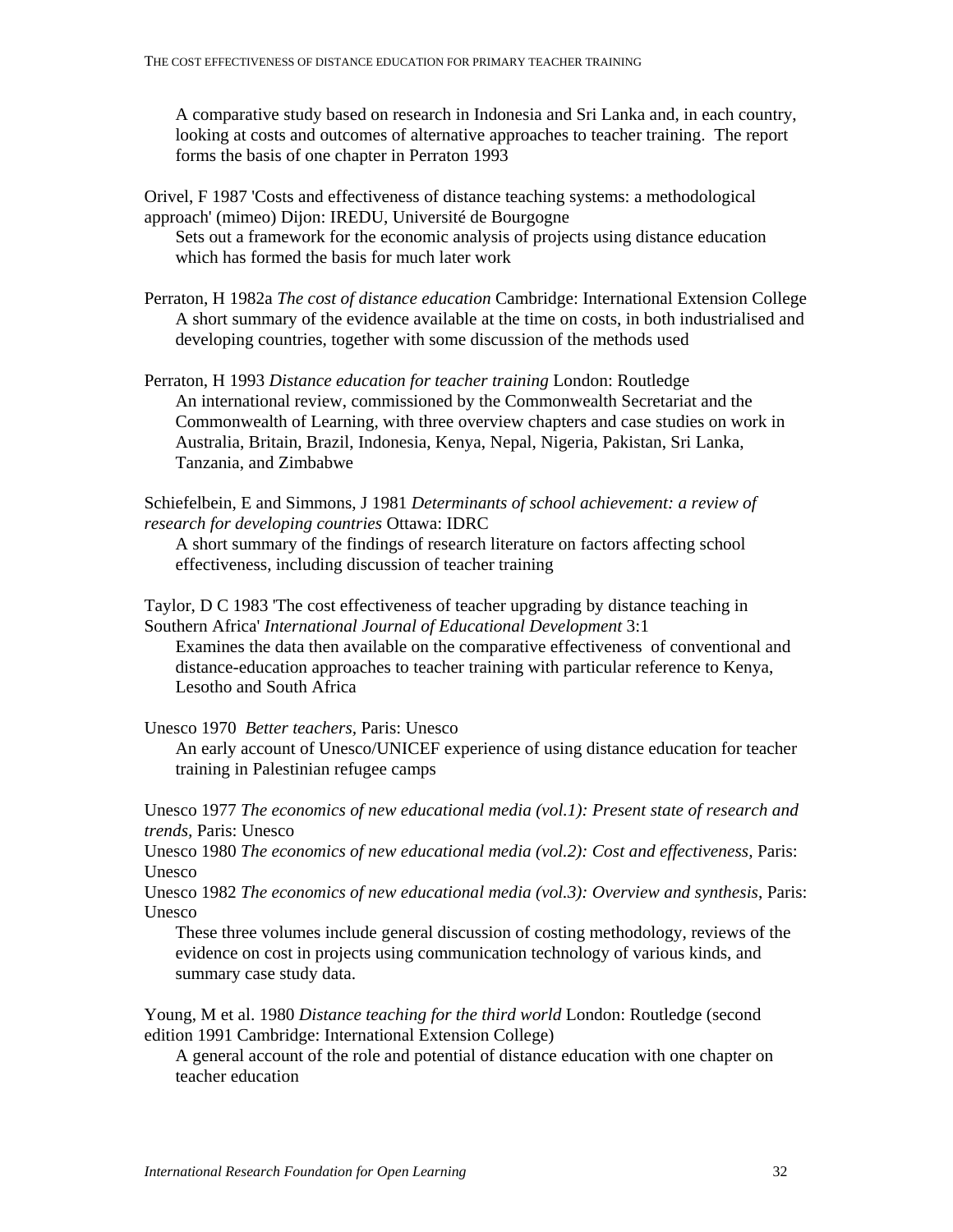## **Other references in text**

Ansari, M M 1993 'Economics of distance education in India' in Asian Association of Open Universities *Economics of distance education* Hong Kong: Open Learning Institute Bako, C I and Rumble G, 1993 'The National Teachers' Institute, Nigeria*'* in Perraton 1993 Bates, T 1982 'Options for delivery media' in Perraton 1982 Bih-jen Fwu et al.1992 'The National Technological University' in ed. Rumble, G and Oliveira, J *Vocational education at a distance* London: Kogan Page Brophy, M and Dalgety, F 1980 'Training science teachers in Guyana', *Teaching at a distance*  17 Chivore, B R S 1993 'The Zimbabwe Integrated Teacher Education Course' in Perraton 1993 Chu, G C and Schramm, W 1968 *Learning from television: what the research says* Stanford: ERIC Curran, C 1990 'Factors affecting the costs of media in distance education' in Bates, A W *Media and technology in European distance education* Heerlen: EADTU Deakin University 1989 *Further investigations into activity costing in a mixed mode institution* Canberra: Department of Employment, Education and Training Djalil et al. 1994, 'The financing system of the Universitas Terbuka' in Mugridge 1994 Eicher, J-C 1980 'Some thoughts on the economic analysis of new educational media' in Unesco 1980 Harman, E J 1991 *The cost of distance education at Australian Distance Education Centre*s Canberra: Department of Employment, Education and Training Hawkridge, D et al. 1982: 'In-service teacher education in Kenya' in Perraton 1982 Horlock, J H 1984 'The Open University after 15 years' Paper read to the Manchester Statistical Society, 17 January 1984 (mimeo) Hudson Report 1986 *Review of efficiency and effectiveness in higher education: report of the committee of enquiry* Canberra: Commonwealth Tertiary Education Commission Jamison, D T 1982 'An introduction to the methods of cost analysis' in Perraton 1982 Jevons, F R 1982 'How different is the distance student' in ed. Daniel, J S, Stroud, M A and Thompson, J R *Learning at a distance: a world perspective* Edmonton: Athabasca University/ICCE Robinson, B and Murphy P 1996 'Costs and effectiveness of in-service primary teacher education through distance education: a comparative study' forthcoming Katz, E and Lazarsfeld, P F 1964 *Personal influence* New York: Free Press Kulandai Swamy, V C and Pillai, C R 1994 'Indira Gandhi National Open University: a case study' in Mugridge 1994 Moore, M G and Kearsley, G 1996 *Distance education: a systems view* Belmont: Wadsworth Mugridge, I 1994 *The funding of open universities* Vancouver: Commonwealth of Learning Muta, H and Sakomoto, T 1989 'The economics of the University of the Air in Japan revisited' *Higher Education* 18:5 Nielsen, H D, and Tatto, M T 1993 'Teacher upgrading in Sri Lanka and Indonesia*'* in Perraton 1993 Open University1991 *Review of the Open University: Conducted by the Department of Education and Science and the Open University* Milton Keynes: Open University Perraton, H 1982 *Alternative routes to formal education: distance teaching for school* 

*equivalency* Baltimore: Johns Hopkins University Press

Perraton, H 1994 'Comparative cost of distance teaching in higher education' in Dhanarajan et al. 1994

Robinson, B and Murphy, D 1996 'Costs and effectiveness of in-service primary teacher education through distance education: a comparative study' (forthcoming)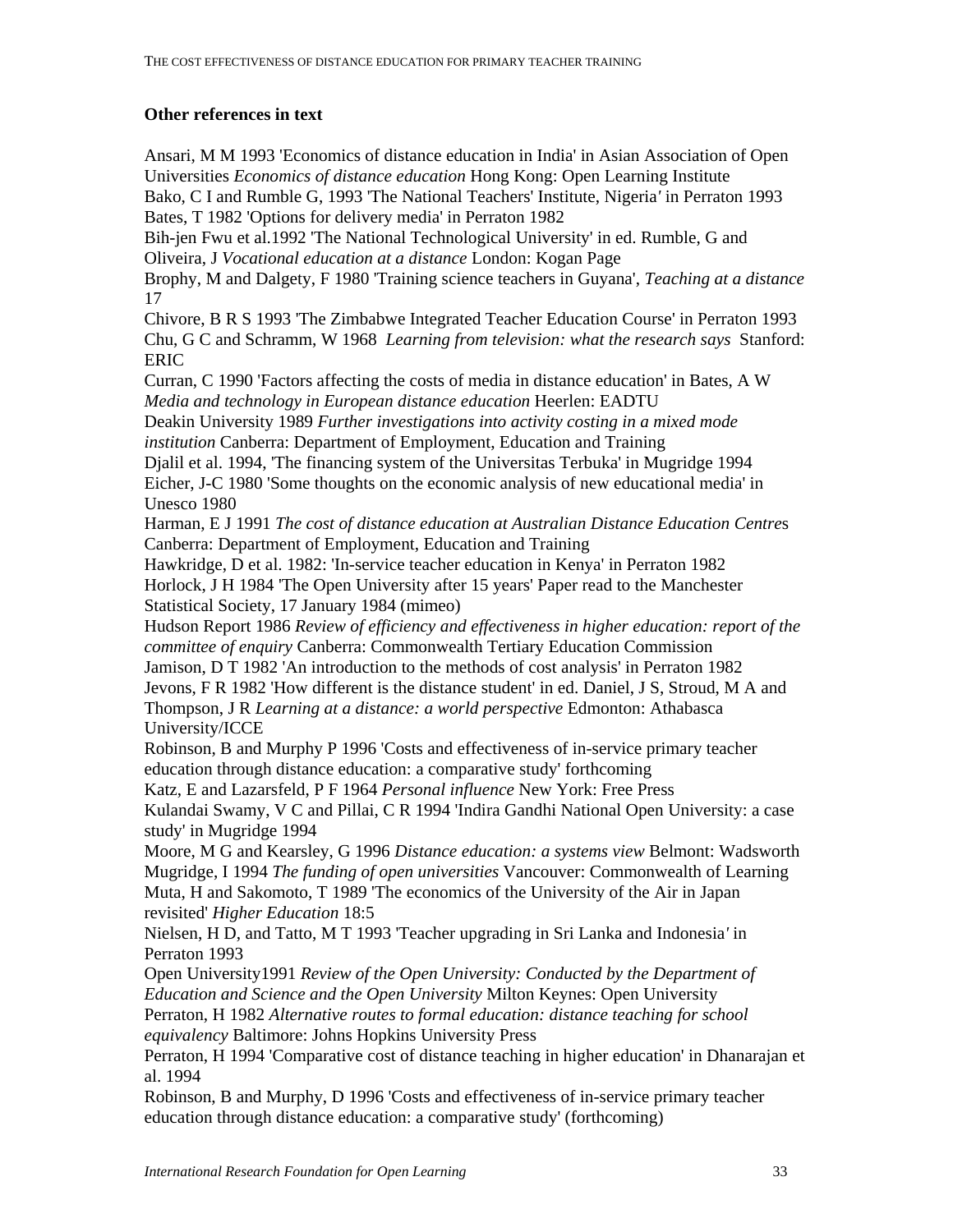Rumble, G 1989 'On line costs: interactivity at a price' in ed. Mason, R and Kaye, A *Mindweave* Oxford: Pergamon

Rumble, G 1992 'The comparative vulnerability of distance teaching universities' *Open learning* 7:2

Rumble, G 1988 'The costs and costing of distance/open education' in Jenkins, J *Commonwealth cooperation in open learning: background papers* London: Commonwealth Secretariat

Setijadi 1987 'Distance education in Indonesia' in Asian Development Bank 1987 Sheath, H C 1965 *External studies - the first ten years* Armidale: University of New England Wei Runfang and Tong Yuanhui 1994 *Radio and tv universities: the mainstream of China's adult and distance education* Nanjing: Yilin Press

World Bank 1995 *Priorities and strategies for education: a World Bank review* Washington D.C.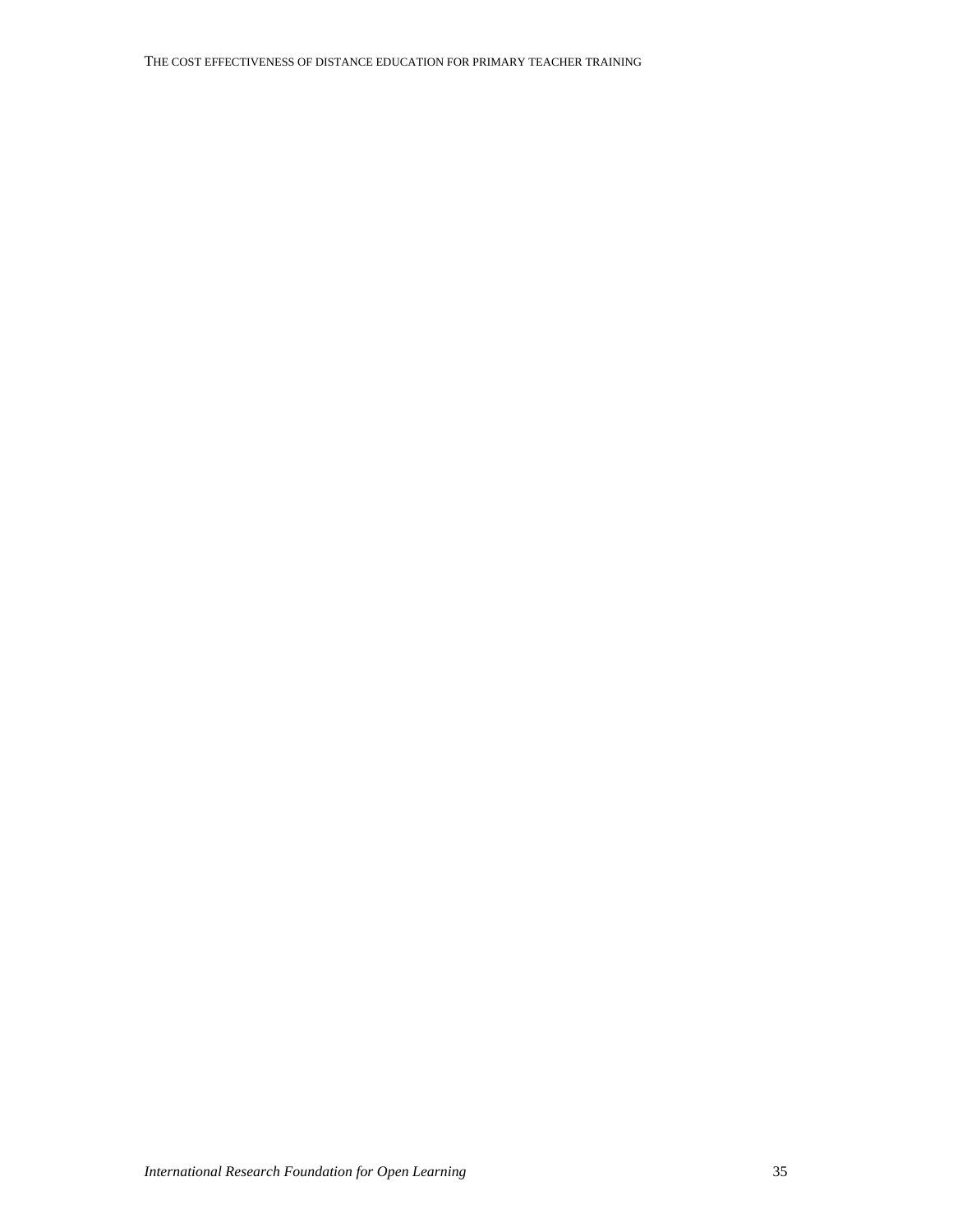#### THE COST EFFECTIVENESS OF DISTANCE EDUCATION FOR PRIMARY TEACHER TRAINING

## **Table 1: Some costs and success rates for teacher training and tertiary-level distance education**

| Country, institution and<br>date of studies                               | GNP per             | Approx                 | Cost in                        | 1992US\$ $\overline{a}$                              | Measure of success |        | Comparison between distance and                                                                                                                |
|---------------------------------------------------------------------------|---------------------|------------------------|--------------------------------|------------------------------------------------------|--------------------|--------|------------------------------------------------------------------------------------------------------------------------------------------------|
|                                                                           | capita<br>1992 US\$ | annual<br>enrolment    | per<br>student<br>per<br>annum | per graduate<br>or successful<br>course<br>completer | measures<br>used   | rate % | conventional education                                                                                                                         |
| Australia: Deakin<br>University 1989 b                                    | 17,483              |                        | $2,614^{\overline{c}}$         |                                                      |                    |        | Cost per student 97.5% of cost of on-campus<br>student                                                                                         |
| Australia: 8 Distance<br><b>Education Centres</b><br>1990 d               | 17,483              | $2,750 -$<br>$9,125$ e |                                | $4,417 - 6,735$                                      |                    |        | Recurrent costs per external student 1-10%<br>lower than internal                                                                              |
| Britain: Open University<br>1989 <sup>f</sup>                             | 17,790              | 25,000                 | 2,342                          | 15,834<br>ord BA<br>22,160<br>hons BA                |                    |        | Cost per graduate lower than cost at<br>conventional university g                                                                              |
| Costa Rica: Universidad<br>Estatal a Distancia<br>1980 h                  | 1,960               | 8,150                  | 1,276                          |                                                      |                    |        | Cost per student lower than at conventional<br>universities; cost per credit comparable with<br>larger conventional universities               |
| India: Indira Gandhi<br>National Open University<br>$1991/2$ <sup>i</sup> | 310                 | 52,000                 | 116                            |                                                      | Graduation<br>rate | 22.5   | Cost per student between 8% and 40% of costs<br>at conventional universities but comparable<br>performance rates of latter are in range 55-60% |
| Indonesia: Open University<br>teacher training 1988/89 J                  | 670                 | 5,000                  | 678                            |                                                      |                    |        | Cost about 60% of conventional course                                                                                                          |
| Japan: University of the<br>Air 1989 1992 $\vec{k}$                       | 28,190              | 3,600                  | 2,101                          | 23,233                                               |                    |        | Cost per graduate lower than at national<br>university but higher than private or<br>correspondence programme                                  |
| Kenya: University of<br>Nariobi BEd 1989 J                                | 310                 | 151                    | 923                            |                                                      |                    |        | Cost thought to be lower than cost of full-time<br>equivalent                                                                                  |
| Nigeria: University of<br>Lagos COSIT 1988 J                              | 320                 | 2,000                  | 294 <sup>c</sup>               | 1,098                                                |                    |        | Cost slightly lower than cost on campus                                                                                                        |

*International Research Foundation for Open Learning* 27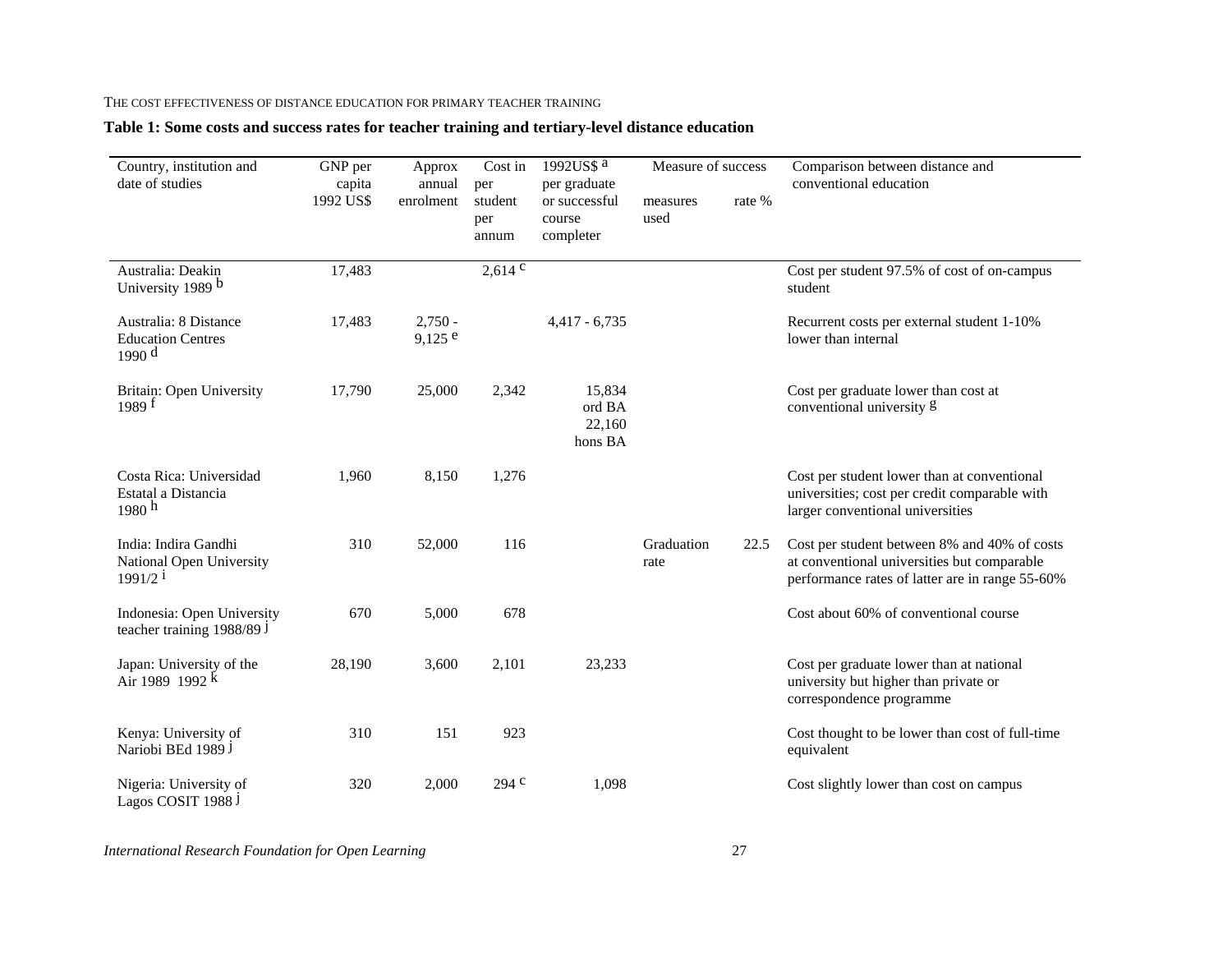| Pakistan: Allama Iqbal                                                           | 420    | 8,360            |       | 91-125 | Successful                       | 37.9 | Cost per AIOU graduate 45-70% of                              |
|----------------------------------------------------------------------------------|--------|------------------|-------|--------|----------------------------------|------|---------------------------------------------------------------|
| Open University Primary                                                          |        |                  |       |        | completion                       |      | conventional                                                  |
| <b>Teachers Orientation</b>                                                      |        |                  |       |        | rate                             |      |                                                               |
| Course 1976/86 J                                                                 |        |                  |       |        |                                  |      |                                                               |
| Sri Lanka: National Institute<br>of Education 1974/88 J                          | 540    | 5,000            | 98    |        |                                  |      | Costs $1/6$ to $1/3$ of alternative                           |
| Tanzania: Teacher training<br>at a distance 1979/84 J                            | 110    | 15,000           | 1,569 | 6,162  | Successful<br>completion<br>rate | 93   | Cost about half conventional education                        |
| Uganda: Mubende<br><b>Integrated Teacher</b><br>Education Project 1991/95        | 170    | 900 <sup>m</sup> | 521   | 4,525  | Successful<br>completion<br>rate | 34   | Cost 17% higher than for conventional<br>institutions         |
| <b>USA</b> : National<br><b>Technological University</b><br>1989/90 <sup>n</sup> | 23,240 | 3,640            | 3,366 |        | Course<br>completion<br>rate     | 85   | Breakeven point at enrolment 9,000 students<br>on 200 courses |

#### **Notes**

a Costs based on those in Perraton 1994, where they were in constant 1988 US\$, generally converted by using the exchange rate into \$ for the year being reported and then converted to 1988\$. Costs now converted to 1992\$, using the USA GDP deflator shown in World Bank *World Tables.*

b Deakin University 1989

- c Recurrent costs only per full-time student equivalent
- d Harman 1991. Enrolment and cost figures are for full-time equivalent student units; for conversion purposes they are treated as 1989 data

e Figures appear to be total full-time student equivalent, not annual

f Open University 1991

g Horlock 1984 calculates cost at 62% cost arts degree at conventional university with OU graduation rate of 57%. His calculations give a cost per graduate in 1981/82 of 1992\$17,279

h Perraton 1982a pp 30-1 (where fuller references are cited)

i Ansari 1993, taking his reference to perfomance as a graduation rate, and Kulandai Swamy and Pillai 1994

j Perraton 1993 pp 386-7

k Rumble 1992 and Muta and Sakomoto 1989, taking their figures as in 1985 currency

l Robinson and Murphy 1996. I am indebted to the authors for permission to quote from this draft study. These costs converted from 1994 to 1992 \$\$ using the US CPI index.

m Total enrolment for the single cohort of students over a three-year period was 900.

n. Bih-jen Fwu et al 1992. The cost per student is for a 3-unit course, apparently stated in 1989\$ in original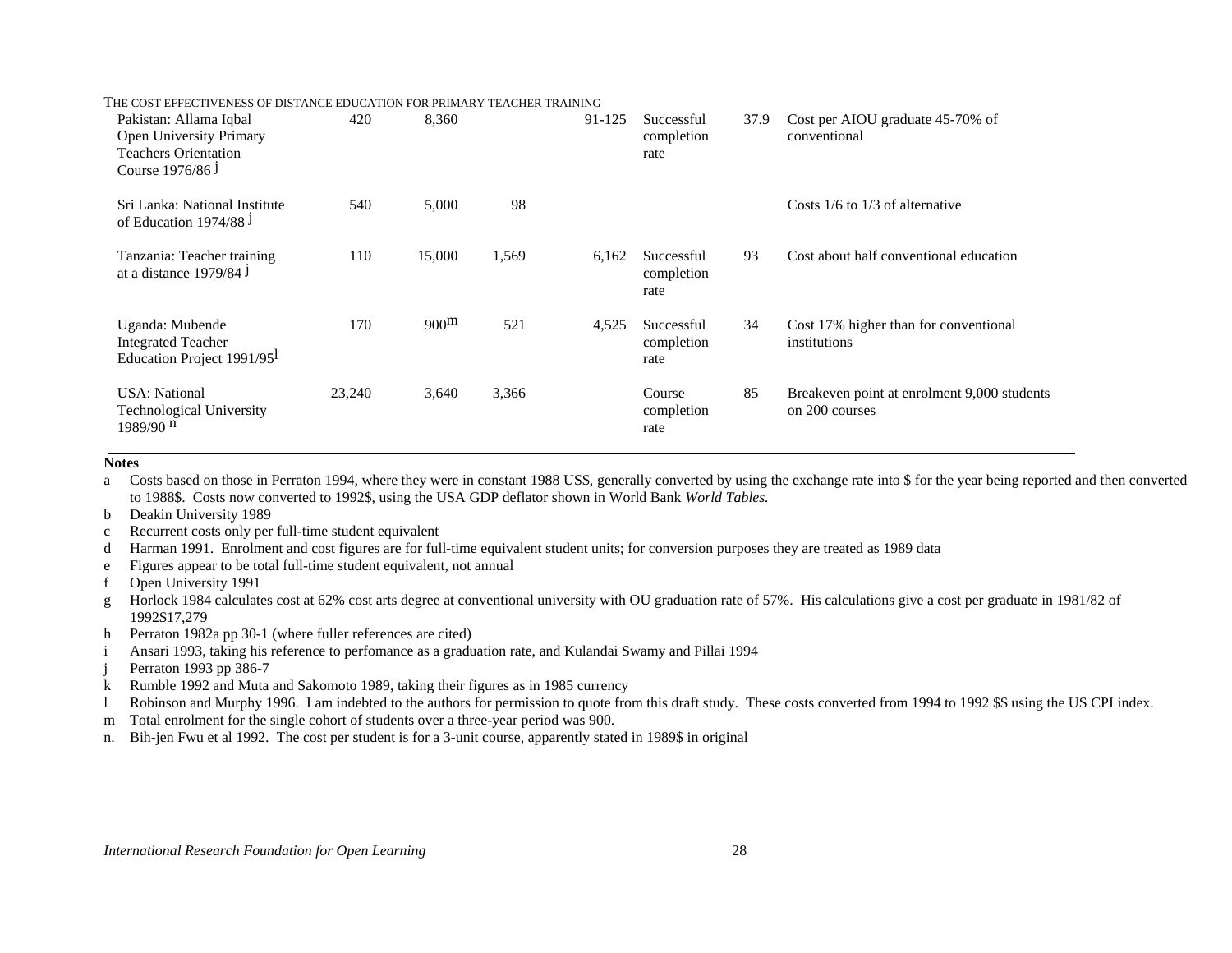| Medium                   | Features                                                                                                                                                                                                                         | Location of expenditure |                                                                |                                                                                                |  |
|--------------------------|----------------------------------------------------------------------------------------------------------------------------------------------------------------------------------------------------------------------------------|-------------------------|----------------------------------------------------------------|------------------------------------------------------------------------------------------------|--|
|                          |                                                                                                                                                                                                                                  | Reproduction            | Distribution                                                   | Reception                                                                                      |  |
| Print                    | Initiation costs can be modest<br>Origination costs fixed; reproduction costs vary<br>with number of copies<br>Level of costs differ widely according to quality<br>of print<br>Can be two-way if assignments included           | Instn                   | Instn                                                          | None                                                                                           |  |
| TV                       | Initial installation cost high<br>Production costs fixed<br>Distribution costs fixed for given transmitter<br>coverage<br>Unit cost is likely to be high below 200 000<br>students then to rise again above 1 million<br>One-way | n/a                     | Instn but<br>may be<br>shared with<br>broadcast-<br>ing agency | Local<br>institution<br>for group<br>study or<br>student if<br>individual<br>to provide<br>set |  |
| Radio                    | Installation cost relatively high<br>Production costs fixed<br>Distribution costs fixed for given transmitter<br>coverage<br>Cost generally one tenth that of tv<br>One-way                                                      | n/a                     | Instn but<br>may be<br>shared with<br>broadcast-<br>ing agency | Student<br>(e.g.<br>batteries)                                                                 |  |
| Audio/video<br>cassettes | Initial installation cost lower than for radio or ty<br>as no transmitter required<br>Production costs fixed<br>Reproduction and distribution costs vary with<br>numbers<br>One-way                                              | Instn                   | Instn                                                          | Student<br>(e.g.<br>player,<br>batteries)                                                      |  |
| Computer<br>conferencing | No production cost. Distribution costs dependent<br>on cost of access to telephone network<br>Running costs for institution vary with number of<br>students<br>Multi-way                                                         | n/a                     | Instr/<br>student                                              | Student                                                                                        |  |

## **Table 2: Location and nature of costs for various media**